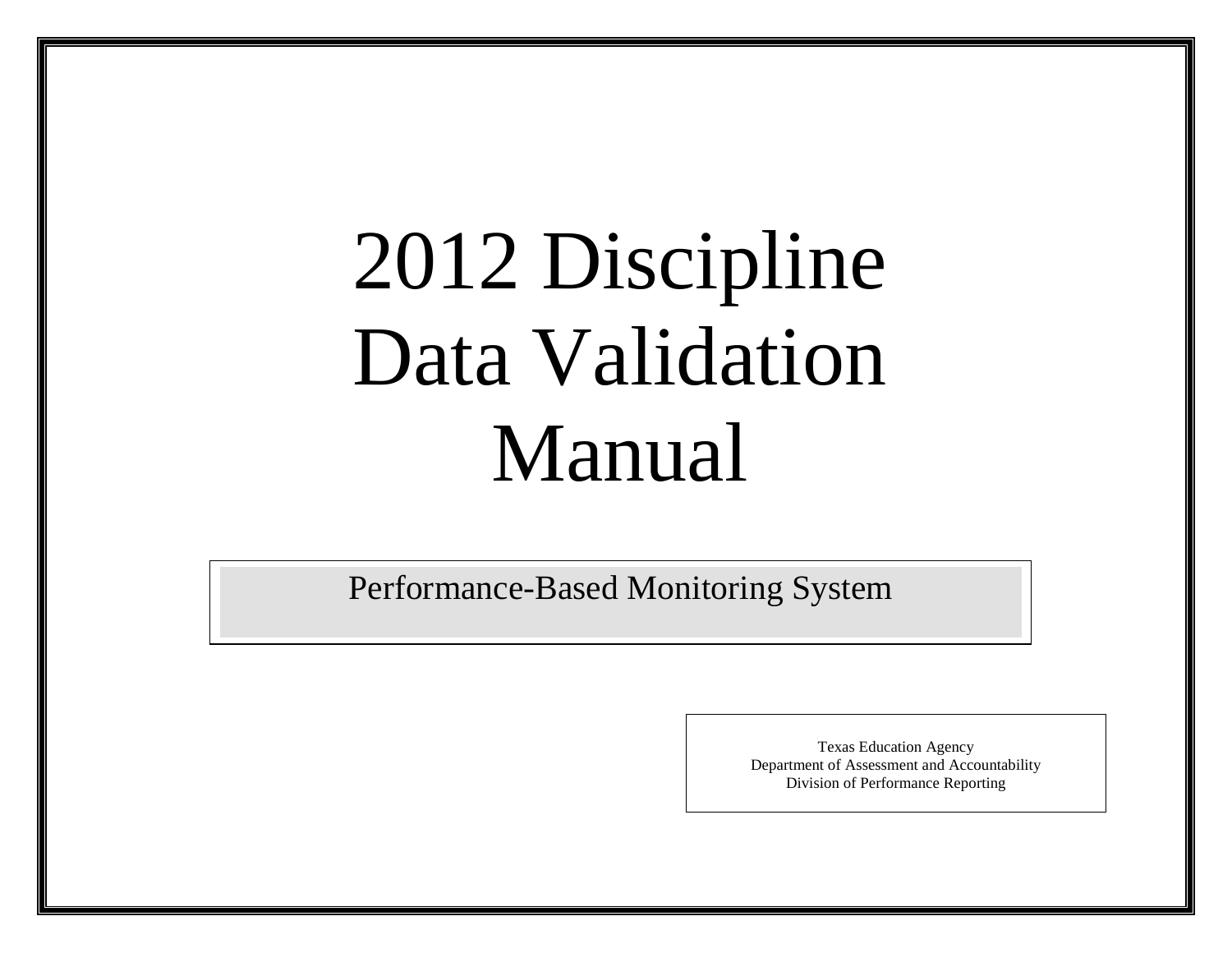**Copyright © Notice** The materials are copyrighted © and trademarked ™ as the property of the Texas Education Agency (TEA) and may not be reproduced without the express written permission of TEA, except under the following conditions:

- 1. Texas public school districts, charter schools, and Education Service Centers may reproduce and use copies of the Materials and Related Materials for the districts' and schools' educational use without obtaining permission from TEA.
- 2. Residents of the state of Texas may reproduce and use copies of the Materials and Related Materials for individual personal use only without obtaining written permission of TEA.
- 3. Any portion reproduced must be reproduced in its entirety and remain unedited, unaltered and unchanged in any way.
- 4. No monetary charge can be made for the reproduced materials or any document containing them; however, a reasonable charge to cover only the cost of reproduction and distribution may be charged.

Private entities or persons located in Texas that are **not** Texas public school districts, Texas Education Service Centers, or Texas charter schools **or** any entity, whether public or private, educational or non-educational, located **outside the state of Texas** *MUST* obtain written approval from TEA and will be required to enter into a license agreement that may involve the payment of a licensing fee or a royalty.

For information contact:

Office of Copyrights, Trademarks, License Agreements, and Royalties Texas Education Agency 1701 N. Congress Ave. Austin, TX 78701-1494 Phone: (512) 463-9270 Email[: copyrights@tea.state.tx.us](mailto:copyrights@tea.state.tx.us)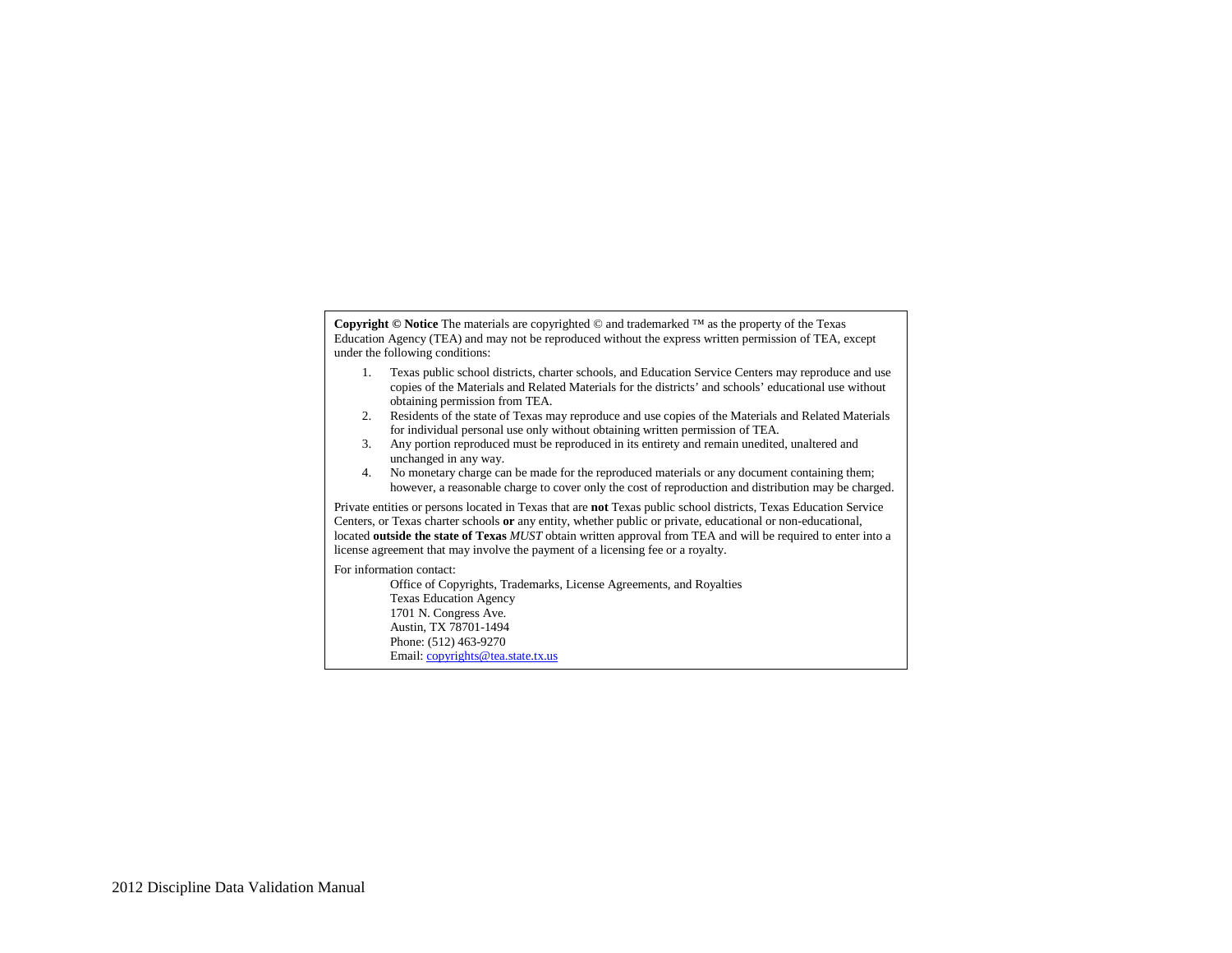#### **Table of Contents** 2012 Discipline Data Validation Manual

#### **Section I: Introduction**

### **Section II: 2012 Discipline Data Validation Indicators**

### **Section III: Appendix**

| A. ESC Performance-Based Monitoring Contacts. |  |
|-----------------------------------------------|--|
|-----------------------------------------------|--|

#### **Section IV: Comments and Questions**

| Comments and Questions on the 2012 Discipline Data Validation Indicators |  |
|--------------------------------------------------------------------------|--|
| 2012 Discipline Data Validation Manual                                   |  |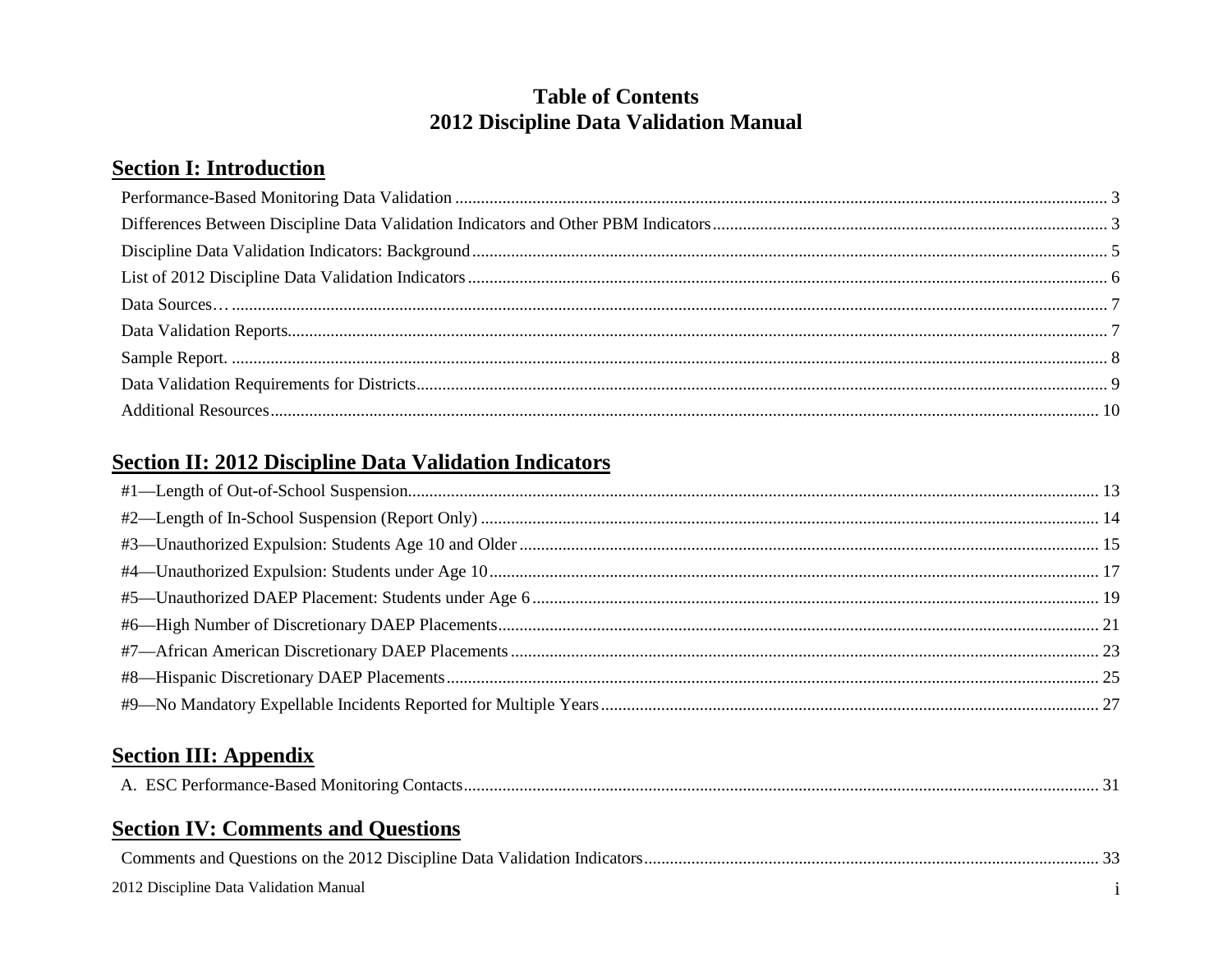*This Page Intentionally Left Blank*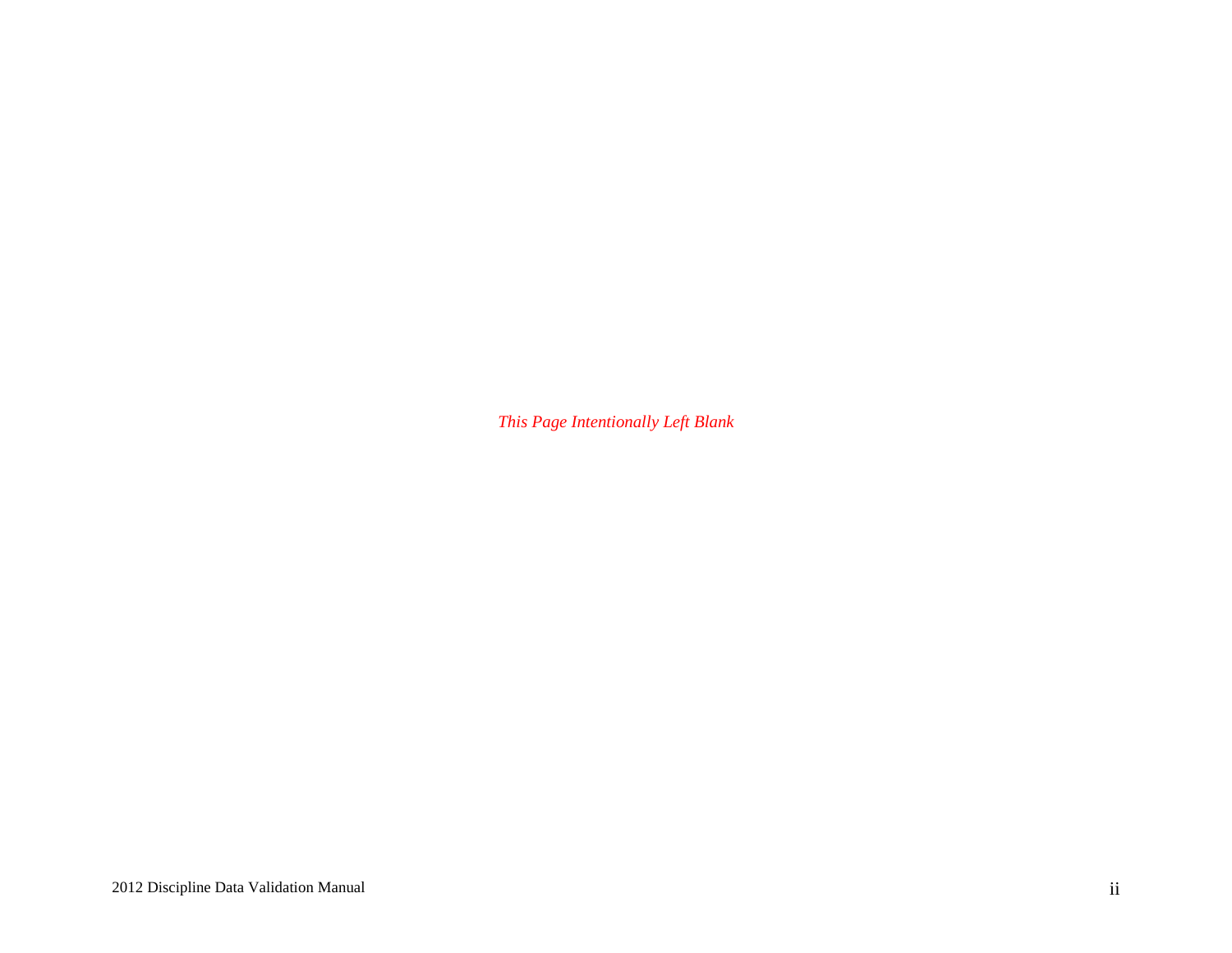## Section I:

# Introduction

2012 Discipline Data Validation Manual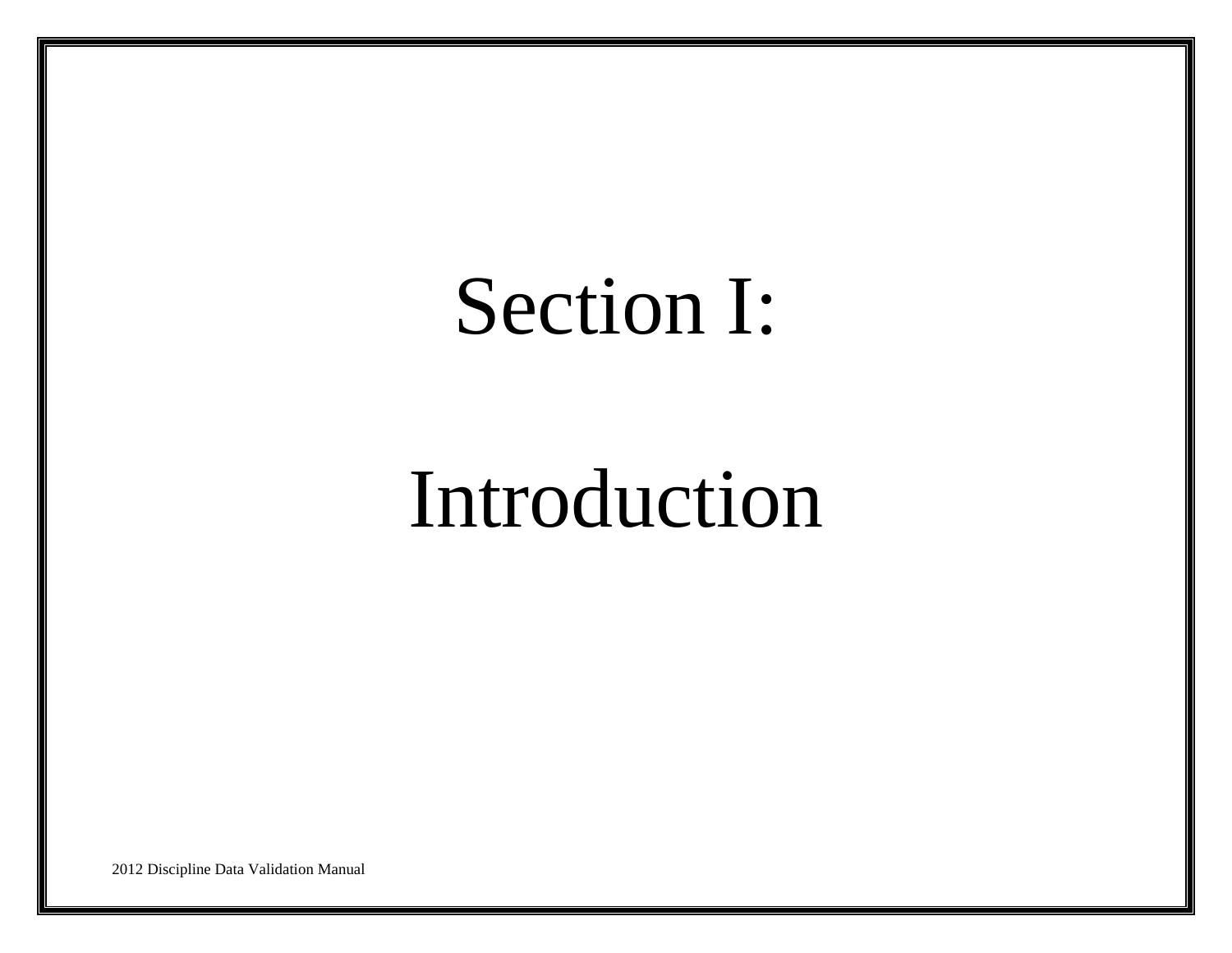*This Page Intentionally Left Blank*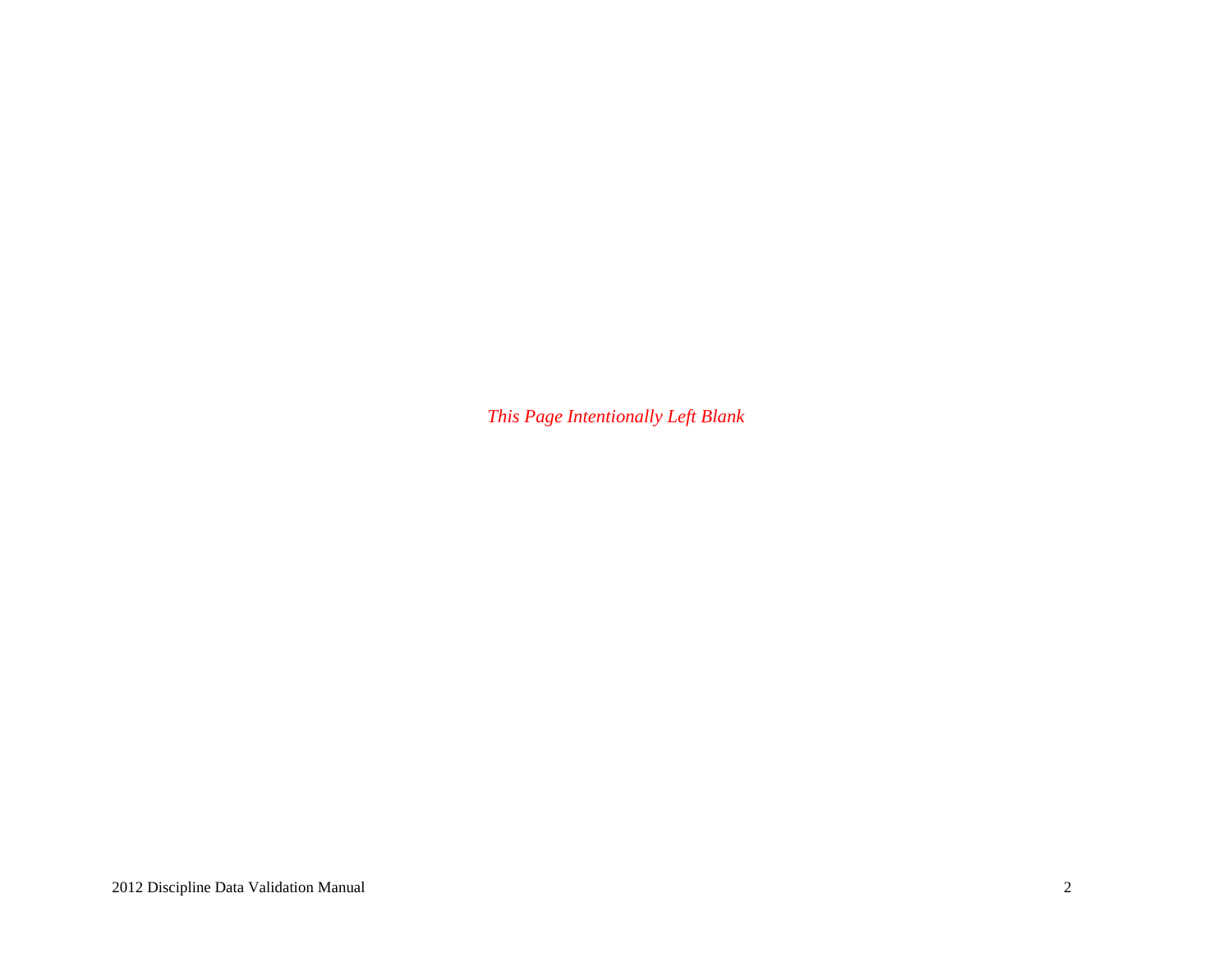#### *Performance-Based Monitoring Data Validation*

The Performance-Based Monitoring (PBM) system, which was developed in 2003 in response to state and federal statute, is a comprehensive system designed to improve student performance and program effectiveness. The PBM system is a data-driven system that uses performance and program effectiveness data submitted to the state by local education agencies (LEAs); therefore, the integrity of these data is critical. To ensure data integrity, the PBM system includes annual data validation analyses that use several different categories of indicators to examine LEAs' leaver and dropout data, student assessment data, and discipline data. Additional data analyses, including random audits, are conducted as necessary to ensure the data submitted to the Texas Education Agency (TEA) are accurate and reliable.

#### *Differences Between Discipline Data Validation Indicators and Other PBM Indicators*

As shown in the table on page 4, there are key differences between the discipline data validation indicators used as part of the PBM Data Validation System and the performance indicators used in the Performance-Based Monitoring Analysis System (PBMAS). A PBMAS performance indicator yields a *definitive* result, e.g., 100% of an LEA's graduates completed the Recommended High School Program. A discipline data validation indicator typically *suggests* an anomaly that a local review may ultimately determine to be the result of a data coding error or a failure to comply with discipline requirements. For example, an LEA may report it expelled a student for three unexcused absences. This unauthorized expulsion will appear as a data anomaly. The LEA will need to determine, after a local review and verification process, whether the reported expulsion was a coding error or a failure to comply with the requirements of Texas Education Code, Chapter 37. Depending on the indicator, the local review may also conclude the LEA's data are accurate and verifiable.

Because a PBMAS performance indicator yields a definitive result, an LEA's performance on PBMAS indicators is made *public*. Because a discipline data validation indicator typically yields a result that may not be definitive, an LEA's initial results on these indicators are *not made public*. Results of the discipline data validation indicators are only released on the TEA Secure Environment (TEASE).

Another difference between PBMAS performance indicators and PBM discipline data validation indicators is the use of standards. A PBMAS performance indicator is based on a *standard* that is made public with as much advance notice as possible and that all LEAs can achieve over time. The goal for LEAs on PBMAS performance indicators is progress toward the standard over time. A discipline data validation indicator is typically based on an *annual review of data* in an attempt to identify what data may be anomalous or what trends can be observed over time. Standards on individual discipline data validation indicators generally are not, and generally cannot be, made public in advance, although there are some exceptions (e.g., length of out-of-school suspension). The goal for LEAs on PBM discipline data validation indicators is to report accurate data each year.

The required response by the LEA is also different depending on whether the LEA is identified under a PBMAS performance indicator or a PBM discipline data validation indicator. LEAs identified with a PBMAS performance indicator concern are generally expected to (a) improve performance; or (b) if the identification of a performance indicator concern occurred because of inaccurate data, improve data collection and submission procedures. LEAs identified as a result of a discipline data validation indicator are generally expected to (a) validate and document that their data are, in fact, correct; and (b) if correct data reflect a program implementation concern, address that concern; or (c) if the LEA's identification occurred because of incorrect data, improve local data collection and submission procedures.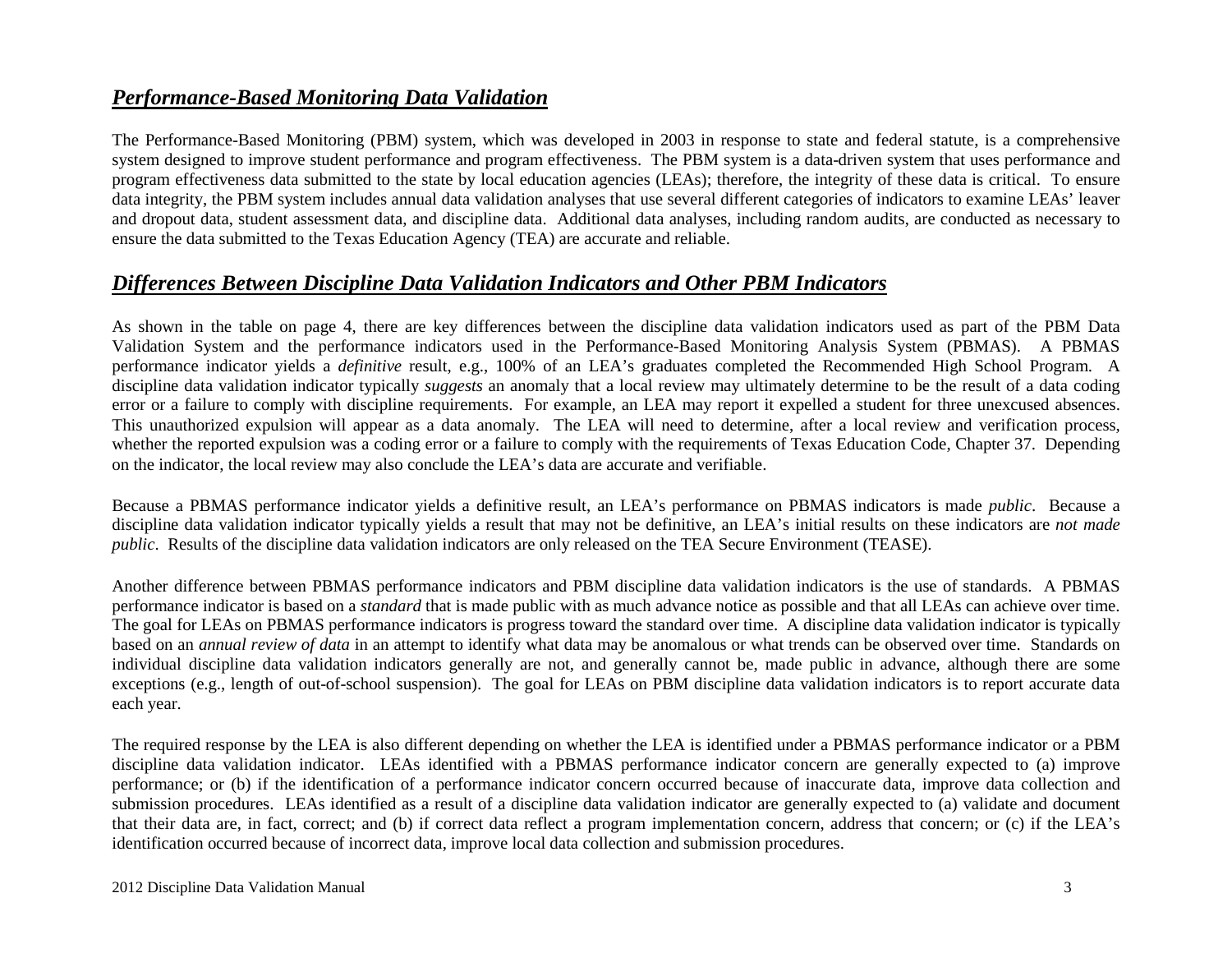| Differences between Discipline Data Validation Indicators and PBMAS Indicators |                            |                          |                                                                                                     |                                                                                                                                                                              |  |  |
|--------------------------------------------------------------------------------|----------------------------|--------------------------|-----------------------------------------------------------------------------------------------------|------------------------------------------------------------------------------------------------------------------------------------------------------------------------------|--|--|
| <b>Indicator Type</b>                                                          | <b>Result</b>              | <b>Publicly Released</b> | <b>Standards</b>                                                                                    | <b>LEA Response</b>                                                                                                                                                          |  |  |
| Discipline Data<br>Validation                                                  | Suggests an anomaly        | N <sub>0</sub>           | Based on annual review<br>of data to identify<br>anomalous data and<br>trends observed over<br>time | Validate accuracy of<br>data locally and, as<br>necessary, improve<br>local data collection and<br>submission procedures<br>or address program<br>implementation<br>concerns |  |  |
| <b>PBMAS</b>                                                                   | Yields a definitive result | Yes                      | Based on standards<br>established in advance                                                        | Improve performance or<br>program effectiveness<br>or if identification<br>occurred because of<br>inaccurate data, improve<br>data collection and<br>submission procedures   |  |  |

By their very nature and purpose, some discipline data validation indicators may identify one or more LEAs that are collecting and reporting accurate data. **Confirming the accuracy of data is a critical part of the process that is necessary to validate and safeguard the integrity of the overall PBM system.** As such, the process LEAs engage in to either validate the accuracy of their data or determine erroneous data were submitted is fundamental to the integrity of the entire system.

Many LEAs initially identified through a discipline data validation indicator will be able to confirm the accuracy of their data. This is expected and should be handled by those LEAs as routine data confirmation that is documented locally and, in some cases, communicated back to the agency. Other LEAs identified through a discipline data validation indicator will find their anomalous data to be the result of an isolated reporting error that can be addressed through better training, improved quality control of local data collection and submission processes, or other targeted local response. For some LEAs identified through a discipline data validation indicator, it will be determined that the anomalous data reflect a systemic issue within one data collection (e.g., discipline data in general) or a pervasive issue (i.e., across data systems). In these less typical occurrences, the LEA's response will be more extensive, including more involvement by the agency and the application of sanctions as necessary and appropriate.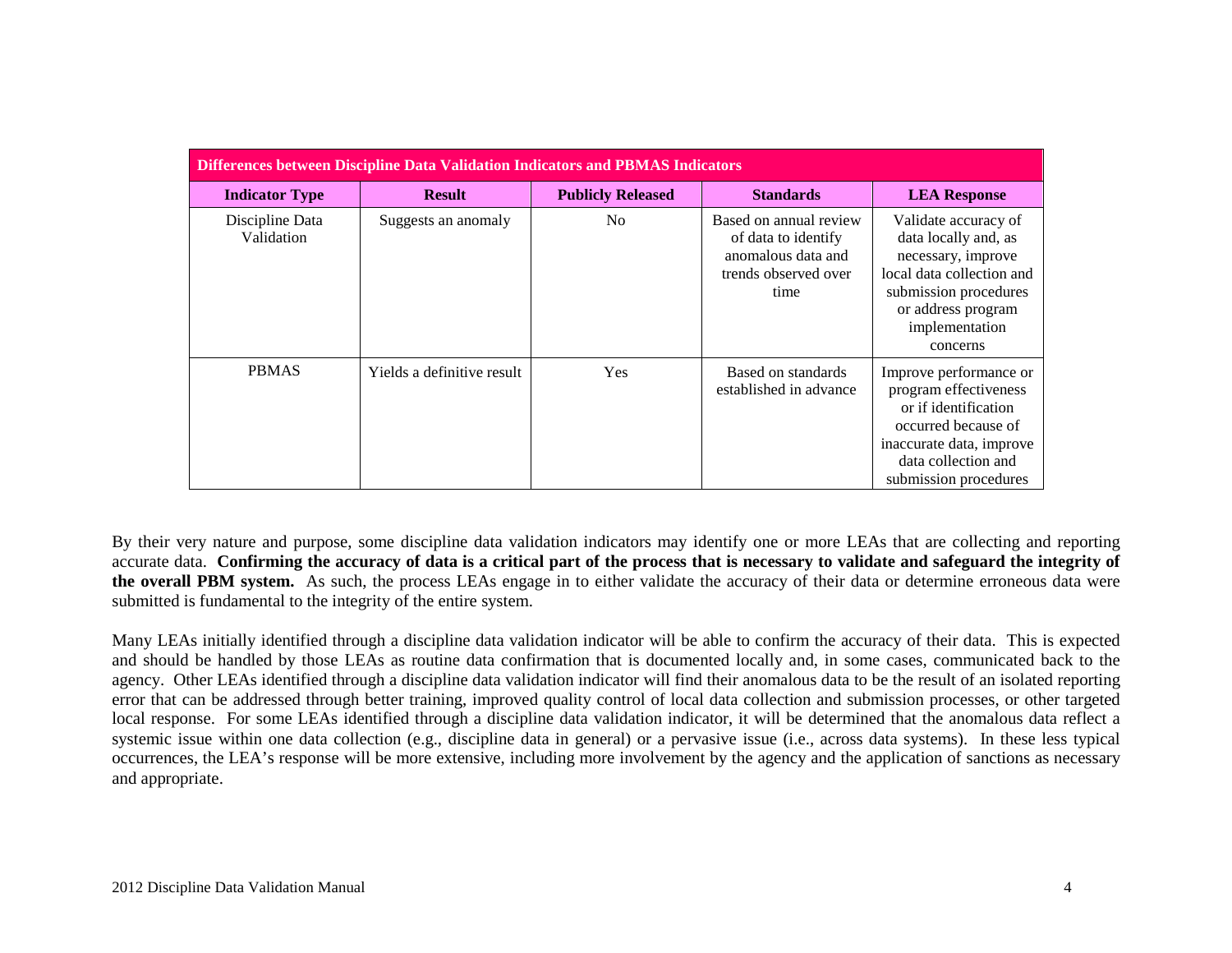#### *Discipline Data Validation Indicators: Background*

In 1995, the 74<sup>th</sup> Texas Legislature enacted the Safe Schools Act, which created Disciplinary Alternative Education Programs (DAEPs) and Juvenile Justice Alternative Education Programs (JJAEPs) to serve students who had committed disciplinary offenses. To evaluate districts' use of DAEPs and JJAEPs and to review the documentation of district-reported discipline information, TEA developed a process for collecting and evaluating discipline data. A record (425 Disciplinary Action Data—Student) was added to the Public Education Information Management System (PEIMS) to obtain the data necessary for these analyses. This record collected both Disciplinary Action *Reason* Codes and Disciplinary *Action* Codes in order to capture both the student's conduct and the district's subsequent response.

The Texas Education Code (TEC) provides specific authority for TEA to monitor PEIMS data integrity:

§7.028. Limitation on Compliance Monitoring. (a) Except as provided by Section 29.001(5), 29.010(a), 39.056, or 39.057, the agency may monitor compliance with requirements applicable to a process or program provided by a school district, campus, program, or school granted charters under Chapter 12, including the process described by Subchapter F, Chapter 11, or a program described by Subchapter B, C, D, E, F, H, or I, Chapter 29, Subchapter A, Chapter 37, or Section 38.003, and the use of funds provided for such a program under Subchapter C, Chapter 42, only as necessary to ensure:

**. . .**

- (3) data integrity for purposes of:
	- (A) the Public Education Information Management System (PEIMS); and
	- (B) accountability under Chapter 39.

**. . .**

(b) The board of trustees of a school district or the governing body of an open-enrollment charter school has primary responsibility for ensuring that the district or school complies with all applicable requirements of state educational programs.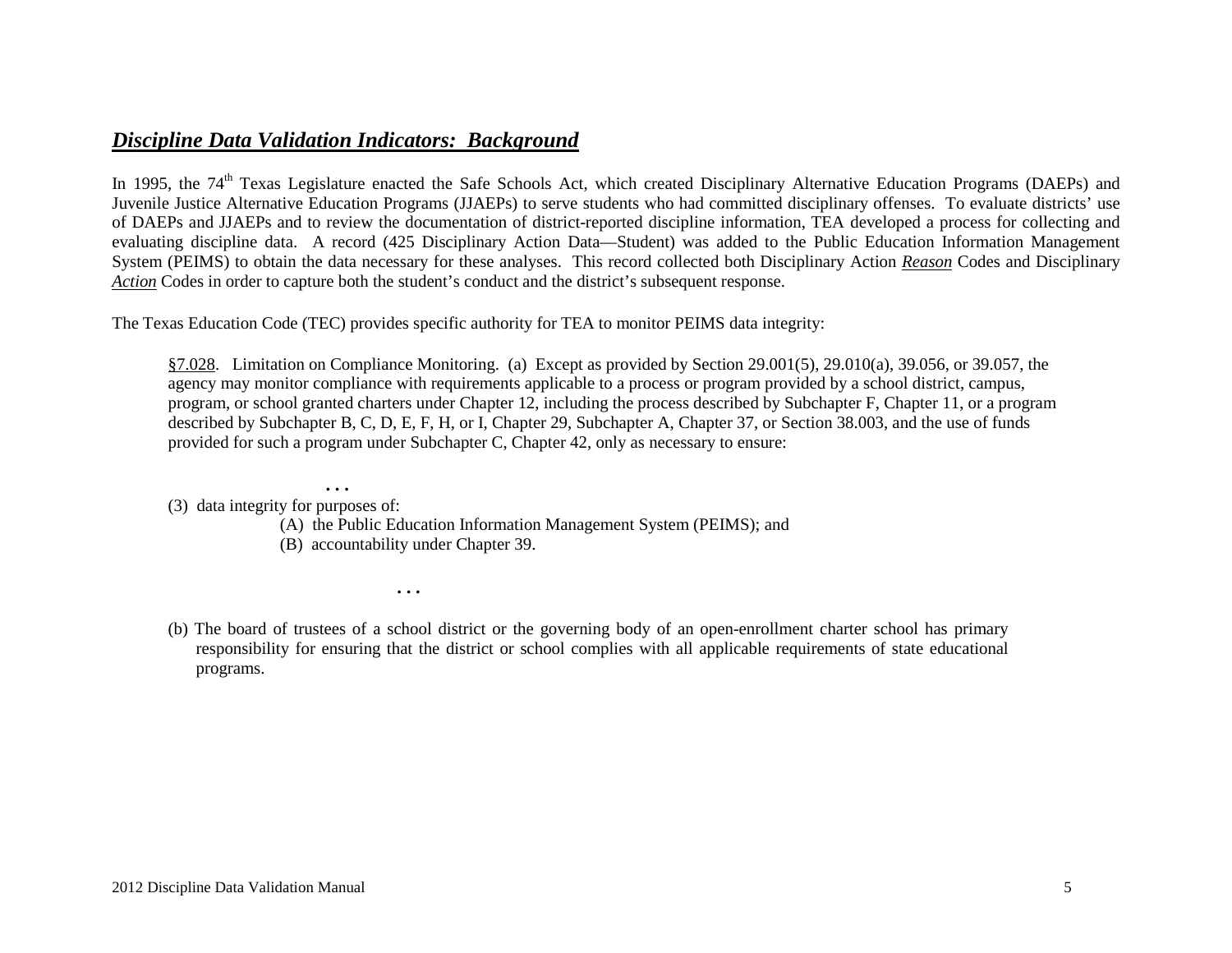In addition, TEC §37.008, requires an electronic evaluation of discipline data:

TEC §37.008. Disciplinary Alternative Education Programs. (m-1) The commissioner shall develop a process for evaluating a school district disciplinary alternative education program electronically. The commissioner shall also develop a system and standards for review of the evaluation or use systems already available at the agency. The system must be designed to identify districts that are at high risk of having inaccurate disciplinary alternative education program data or of failing to comply with disciplinary alternative education program requirements. The commissioner shall notify the board of trustees of a district of any objection the commissioner has to the district's disciplinary alternative education program data or of a violation of a law or rule revealed by the data, including any violation of disciplinary alternative education program requirements, or of any recommendation by the commissioner concerning the data. If the data reflect that a penal law has been violated, the commissioner shall notify the county attorney, district attorney, or criminal district attorney, as appropriate, and the attorney general. The commissioner is entitled to access to all district records the commissioner considers necessary or appropriate for the review, analysis, or approval of disciplinary alternative education program data.

Finally, TEC §39.057 authorizes the commissioner to conduct special accreditation investigations:

(5) when extraordinary numbers of student placements in disciplinary alternative education programs, other than placements under Sections 37.006 and 37.007, are determined.

#### *List of 2012 Discipline Data Validation Indicators*

Nine discipline data validation indicators have been developed to address the statutory requirements described above. Detailed information on all of the 2012 discipline data validation indicators is provided in the next section of this manual.

- 1. Length of Out-of-School Suspension
- 2. Length of In-School Suspension (Report Only)
- 3. Unauthorized Expulsion: Students Age 10 and Older
- 4. Unauthorized Expulsion: Students under Age 10
- 5. Unauthorized DAEP Placement: Students under Age 6
- 6. High Number of Discretionary DAEP Placements
- 7. African American (Not Hispanic/Latino) Discretionary DAEP Placements
- 8. Hispanic Discretionary DAEP Placements
- 9. No Mandatory Expellable Incidents Reported for Multiple Years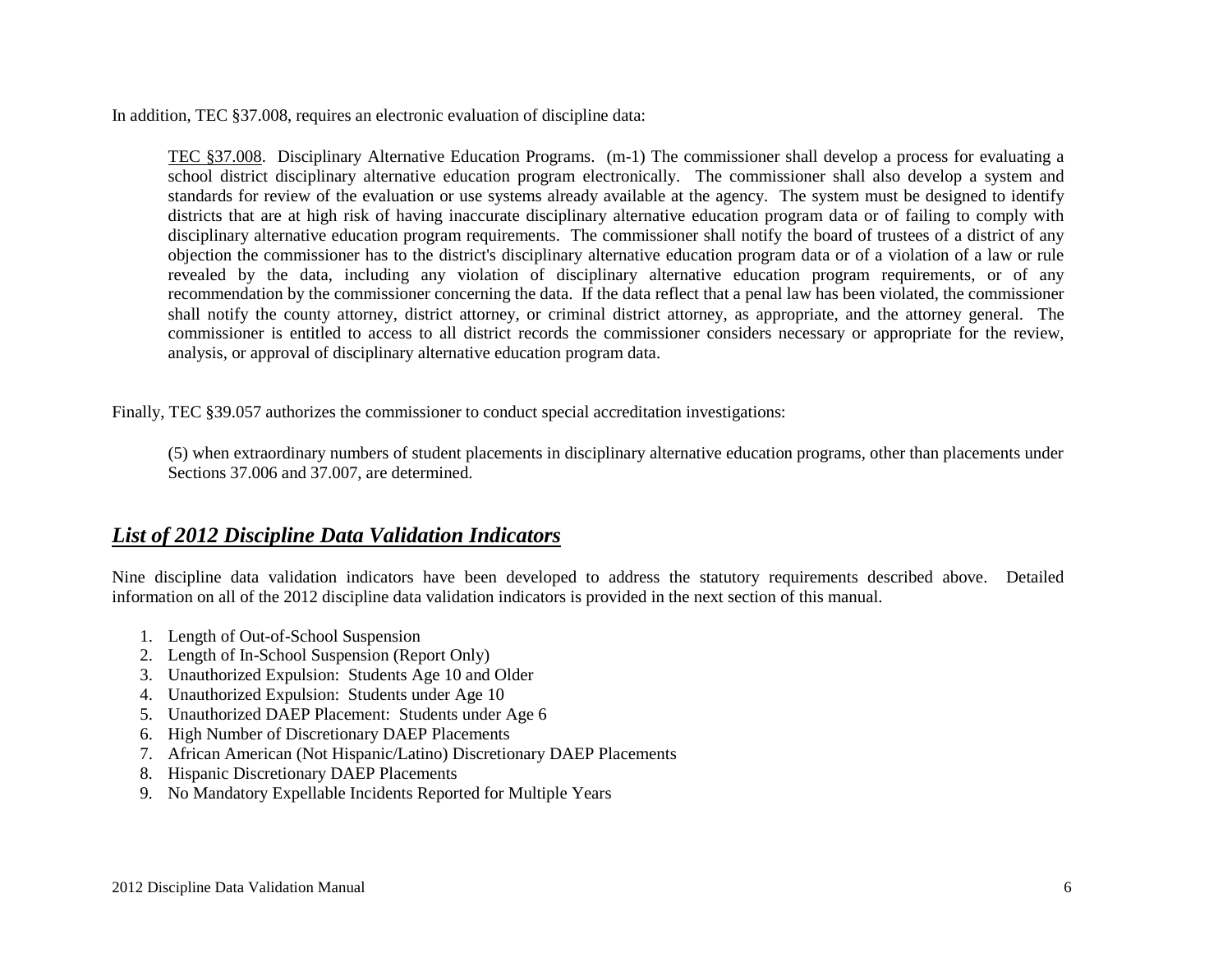#### <span id="page-10-0"></span>*Data Sources*

The 2012 discipline data validation analysis for the indicators listed above is based on discipline data from the 2010-2011 and 2011-2012 school years which were submitted by districts in June 2011 and June 2012. Indicator #9 also includes an analysis of discipline data from the 2008-2009 and 2009-2010 school years.

#### *Data Validation Reports*

District-level reports and certain student-level data<sup>[1](#page-10-0)</sup> will be generated for each district identified on one or more of the 2012 discipline data validation indicators and districts with data available for the Report Only indicator. These reports and student-level data are made available via the Accountability application on TEASE. Districts not identified and districts with no data available for the Report Only indicator will receive the following message if they attempt to access the report on TEASE: *"A PBM Discipline Data Validation Report is not available for your district due to any of the following reasons: (a) your district did not trigger any indicators in the PBM Discipline Data Validation System; (b) your district did not meet minimum size requirements for evaluation under certain indicators; or (c) your district did not report any discipline data for the previous school year and therefore was not evaluated in the PBM Discipline Data Validation System."* 

If a district has been identified on an indicator, relevant information such as the number of instances where specific coding was identified will be noted on each district's report. Only the indicators a district triggers and/or any Report Only indicators for which the district has data will be listed on the report. For example, in the sample report below, only certain indicators are listed because the sample district only triggered the five specific indicators shown and had no data for the Report Only indicator.

<sup>2012</sup> Discipline Data Validation Manual 7 <sup>1</sup> Student-level data are not applicable to Indicators #2 and #6 - #9. Campus-level data are provided for Indicator #9.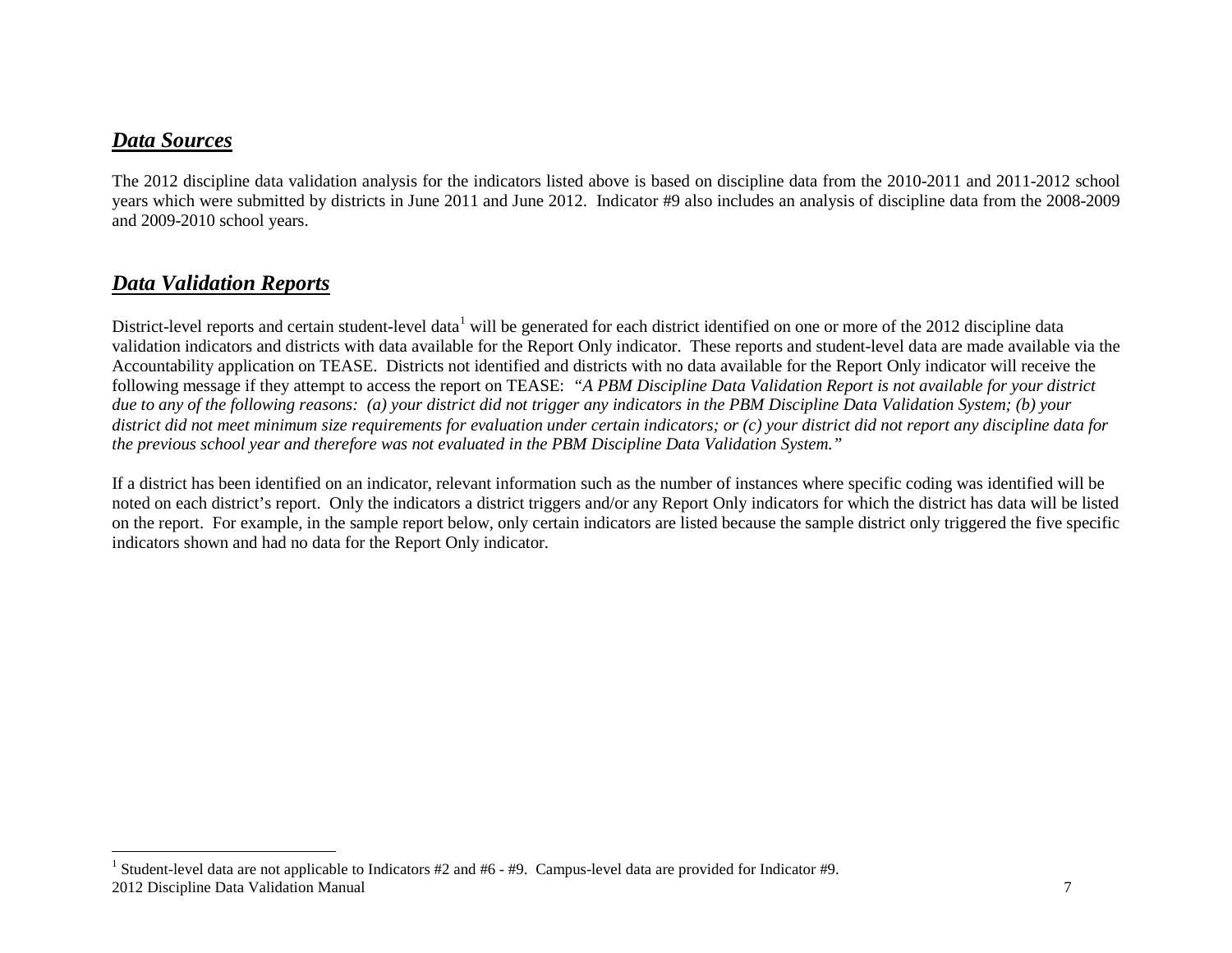#### **SAMPLE REPORT**

#### CONFIDENTIAL Texas Education Agency 2012 PBM Data Validation Report Discipline Data

| EXAMPLE ISD | <b>REGION ZZ</b> |  |
|-------------|------------------|--|
|             |                  |  |

#### DATA SOURCE: INDICATORS 1-8 = PEIMS SUMMER SUBMISSION 2011 AND 2012 (425 RECORD) INDICATOR 9 = PEIMS SUMMER SUBMISSION 2009, 2010, 2011, AND 2012 (425 RECORD) \*\*\*\*\*\*\*\*\*\*\*\*\*\*\*\*\*\*\*\*\*\*\*\*\*\*\*\*\*\*\*\*\*\*\*\*\*\*\*\*\*\*\*\*\*\*\*\*\*\*\*\*\*\*\*\*\*\*\*\*\*\*\*\*\*\*\*\*\*\*\*\*\*\*\*\*\*\*\*\*\*\*\*\*\*\*\*\*\*\*\*\*\*\*\*\*\*\*\*\*\*\*\*\*\*\*\*\*\*\*\*\*\*\*\*\*\*\*\*\*\*\*\*\*\*\*\*\*\*\*\*\*\*\*\*\*\*\*\*\*\*\*\*\*\*\*\*\*\*\*\*\*\*\*\*\*\*\*\*\*\*\*\*\*\*\*\*\*\*\*\*\*\*\*\*\*\*\*\*\*\*\*\*\*\*\*\*\*\*\*\*\*\*\*\*\*

| <b>INDICATOR</b>                                     |                                                         |                                                            |                  | <b>DISTRICT COUNT</b> |  |
|------------------------------------------------------|---------------------------------------------------------|------------------------------------------------------------|------------------|-----------------------|--|
| #1 LENGTH OF OUT-OF-SCHOOL SUSPENSION                |                                                         |                                                            |                  |                       |  |
| #3 UNAUTHORIZED EXPULSION: STUDENTS AGE 10 AND OLDER |                                                         |                                                            |                  | 4                     |  |
| #4 UNAUTHORIZED EXPULSION: STUDENTS UNDER AGE 10     |                                                         |                                                            |                  | $\mathfrak{Z}$        |  |
|                                                      | STANDARD                                                | <b>DISTRICT RATE</b>                                       | <b>NUMERATOR</b> | DENOMINATOR           |  |
| #6 HIGH NUMBER OF DISCRETIONARY DAEP PLACEMENTS      | 4.5                                                     | 6.0                                                        | 359              | 5,982                 |  |
| #8 HISPANIC DISCRETIONARY DAEP<br><b>PLACEMENTS</b>  | STATE RATE<br>AND<br><b>DIFFERENCE</b><br>TBD<br>(DIFF) | DISTRICT RATE<br>AND<br><b>DIFFERENCE</b><br>(DIFF)<br>6.5 | <b>NUMERATOR</b> | DENOMINATOR           |  |
| HISPANIC DAEP PLACEMENT<br>ALL DAEP PLACEMENTS       | TBD<br>TBD                                              | 12.5<br>6.0                                                | 160<br>359       | 1,277<br>5,982        |  |

This report contains confidential information and data that are not masked to protect individual student inalthorized disclosure of confidential student information is illegal as provided in the Family Educational Rights and Privacy Act of 1974 (FERPA) and implementing federal regulations found in 34 CFR, Part 99.

For detailed information on each of the indicators above, see the 2012 Discipline Data Validation Manual available a[t http://www.tea.state.tx.us/pbm/DVManuals.aspx.](http://www.tea.state.tx.us/pbm/DVManuals.aspx)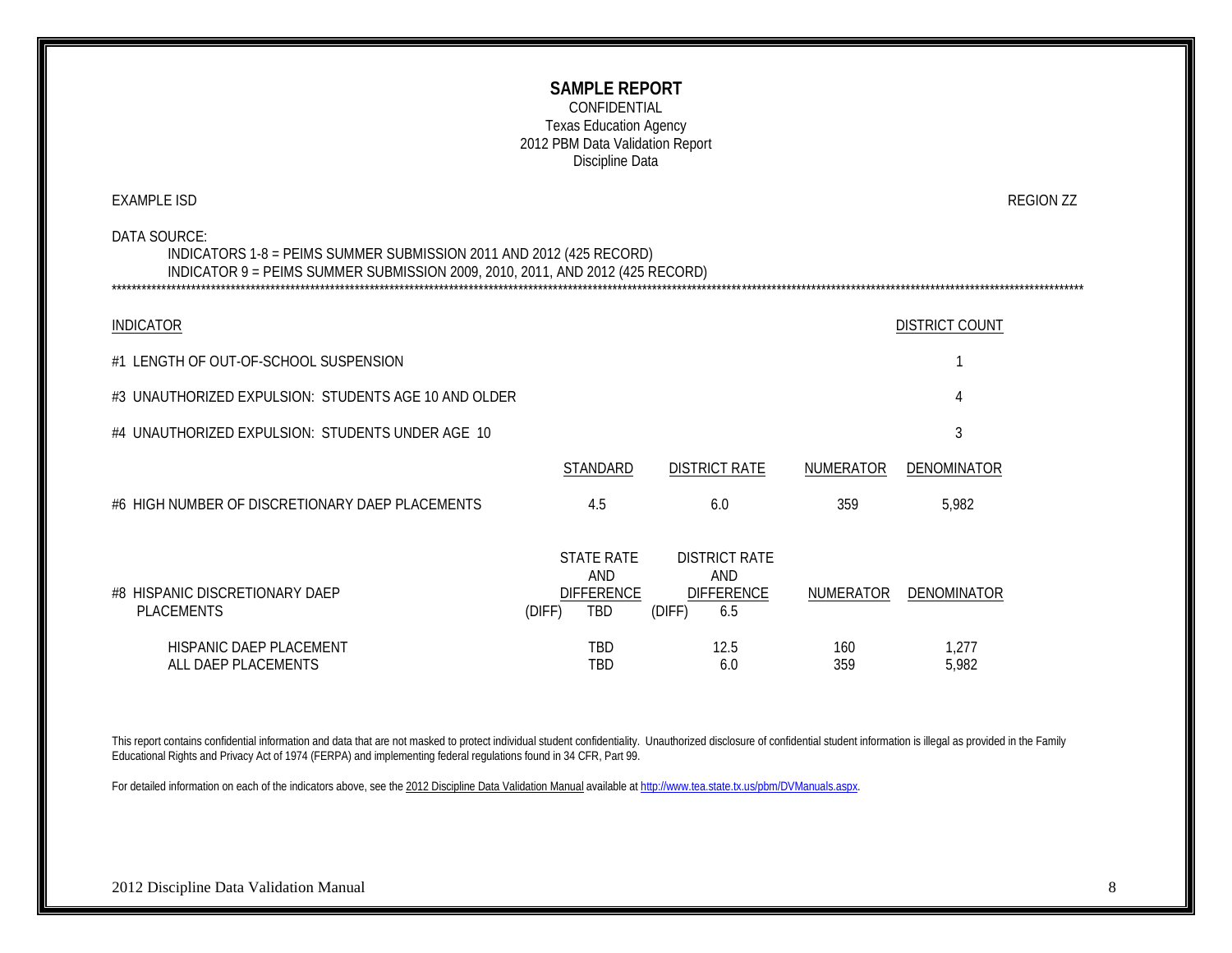The data in the sample report above can be interpreted as follows:

LENGTH OF OUT-OF-SCHOOL SUSPENSION: The district reported 1 instance of out-of-school suspension that exceeded the allowable length under state law.

UNAUTHORIZED EXPULSION: STUDENTS AGE 10 AND OLDER: The district reported 4 instances of unauthorized expulsion of one or more students age 10 and older.

UNAUTHORIZED EXPULSION: STUDENTS UNDER AGE 10: The district reported 3 instances of unauthorized expulsion of one or more students under age 10.

HIGH NUMBER OF DISCRETIONARY DAEP PLACEMENTS: The district reported 359 discretionary DAEP placements and 5,982 students in attendance, resulting in a discretionary DAEP placement rate of 6.0. That rate exceeds the standard of 4.5.

HISPANIC DISCRETIONARY DAEP PLACEMENTS: The district reported 160 discretionary DAEP placements of Hispanic students based on 1,277 Hispanic students in attendance, resulting in a discretionary DAEP placement rate for Hispanic students of 12.5. That rate is more than double the rate reported for all students (6.0). (The state rates are listed as "To Be Determined" [TBD] on the sample report but will appear as actual rates on each district's report.)

#### *Data Validation Requirements for Districts*

The Program Monitoring and Interventions (PMI) Division will notify each district selected for a PBM discipline data validation intervention via the Intervention Stage and Activity Manager (ISAM) application on TEASE. The PMI Division will inform districts that intervention stages have been posted to ISAM by posting a "To the Administrator Addressed" letter on the TEA web page for correspondence or sending a "To the Administrator Addressed" letter via electronic mail or first-class mail. It is the district's obligation to access the correspondence from the PMI Division by (a) subscribing to the listserv for "To the Administrator Addressed" correspondence; and (b) accessing the ISAM system as directed to retrieve intervention instructions and information. Questions about performance-based monitoring **interventions** should be directed to the Program Monitoring and Interventions Division at [PMIdivision@tea.state.tx.us](mailto:PMIdivision@tea.state.tx.us) or (512) 463-5226.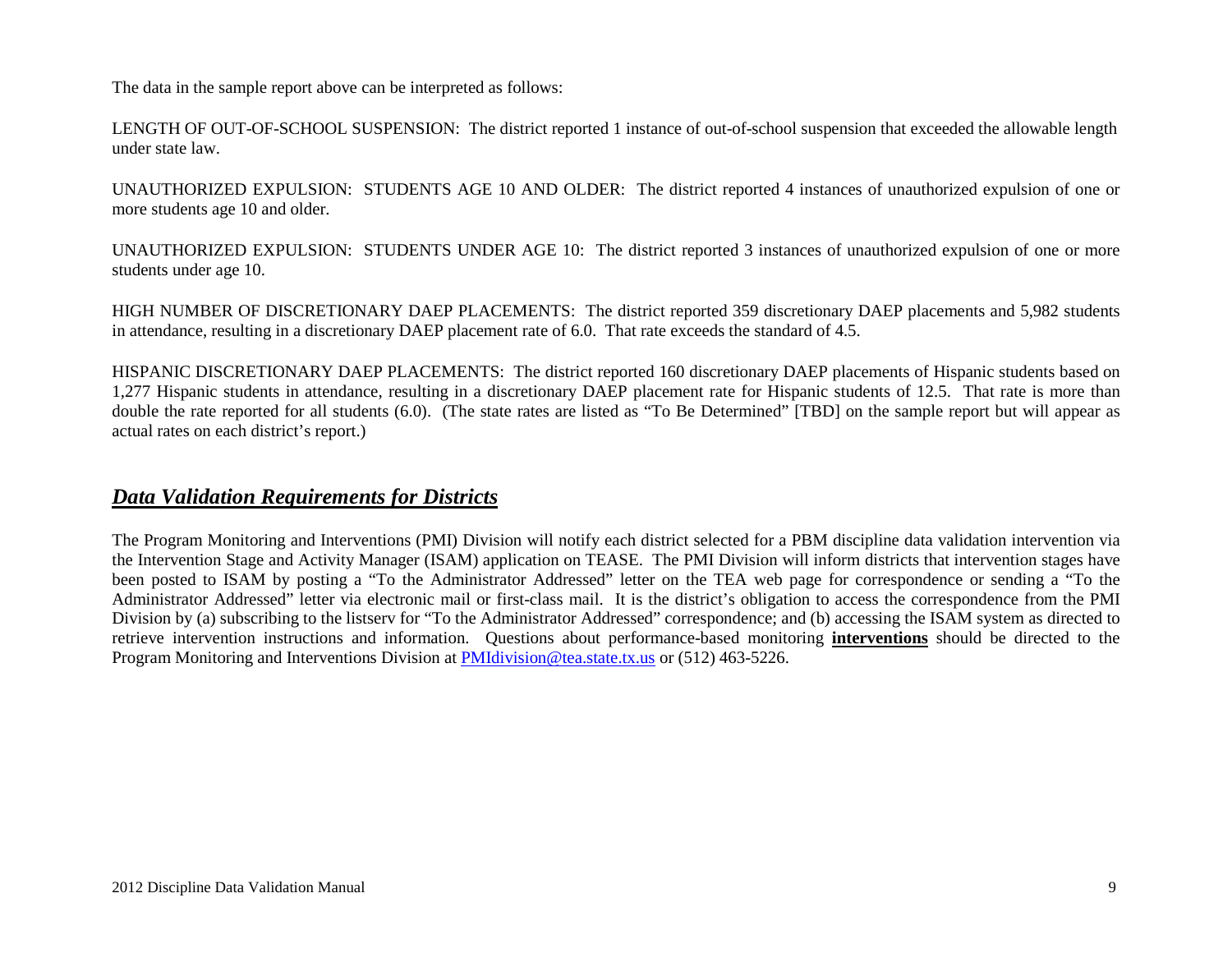#### *Additional Resources*

Performance-based monitoring contacts at each education service center are available to provide districts with technical assistance concerning the 2012 discipline data validation indicators (See Appendix A). In addition, the *PEIMS Data Standards*, which describe the PEIMS data reporting requirements and provide descriptions of data elements and the codes used to report them, as well as PEIMS Edit+ reports that present student rosters listed by both Reason and Action Codes, are available as additional resources for districts.

There are several PEIMS Edit+ reports districts may find helpful as part of a local review of discipline data. These reports are based on data reported by districts:

- PRF7D012 (Student Disciplinary Action Detail Report by Reason)
- PRF7D013 (Student Disciplinary Action Detail Report by Action)
- PRF7D014 (Student Disciplinary Action Summary)
- PRF7D029 (Student Disciplinary Action with Campus of Disciplinary Responsibility)
- PRF0A001 (Data Element Summary Reports)

These reports, along with other data and reports available locally to districts, can be used to identify and analyze the specific instances that caused a district to trigger one or more of the 2012 discipline data validation indicators.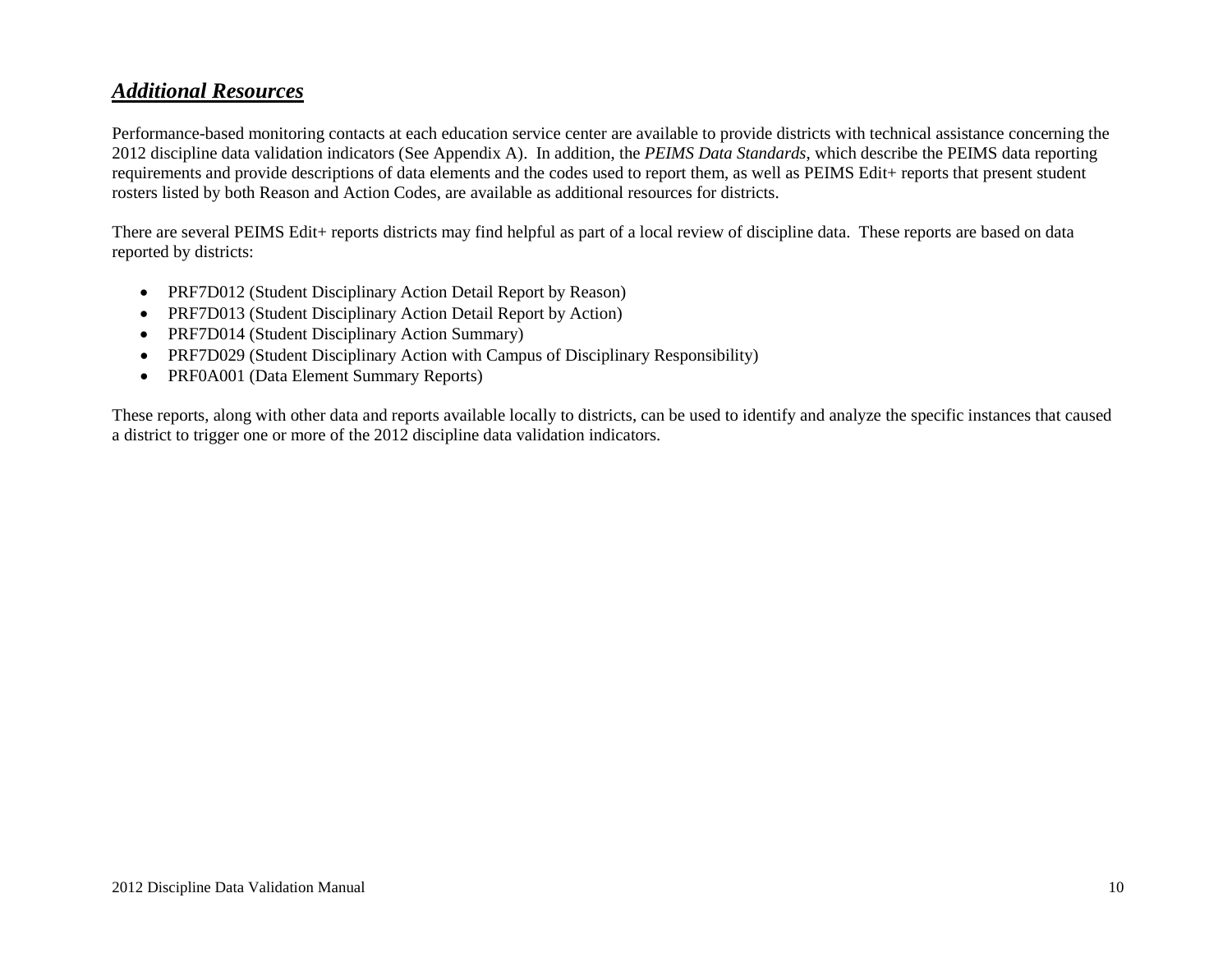## Section II:

# Discipline Data Validation Indicators

2012 Discipline Data Validation Manual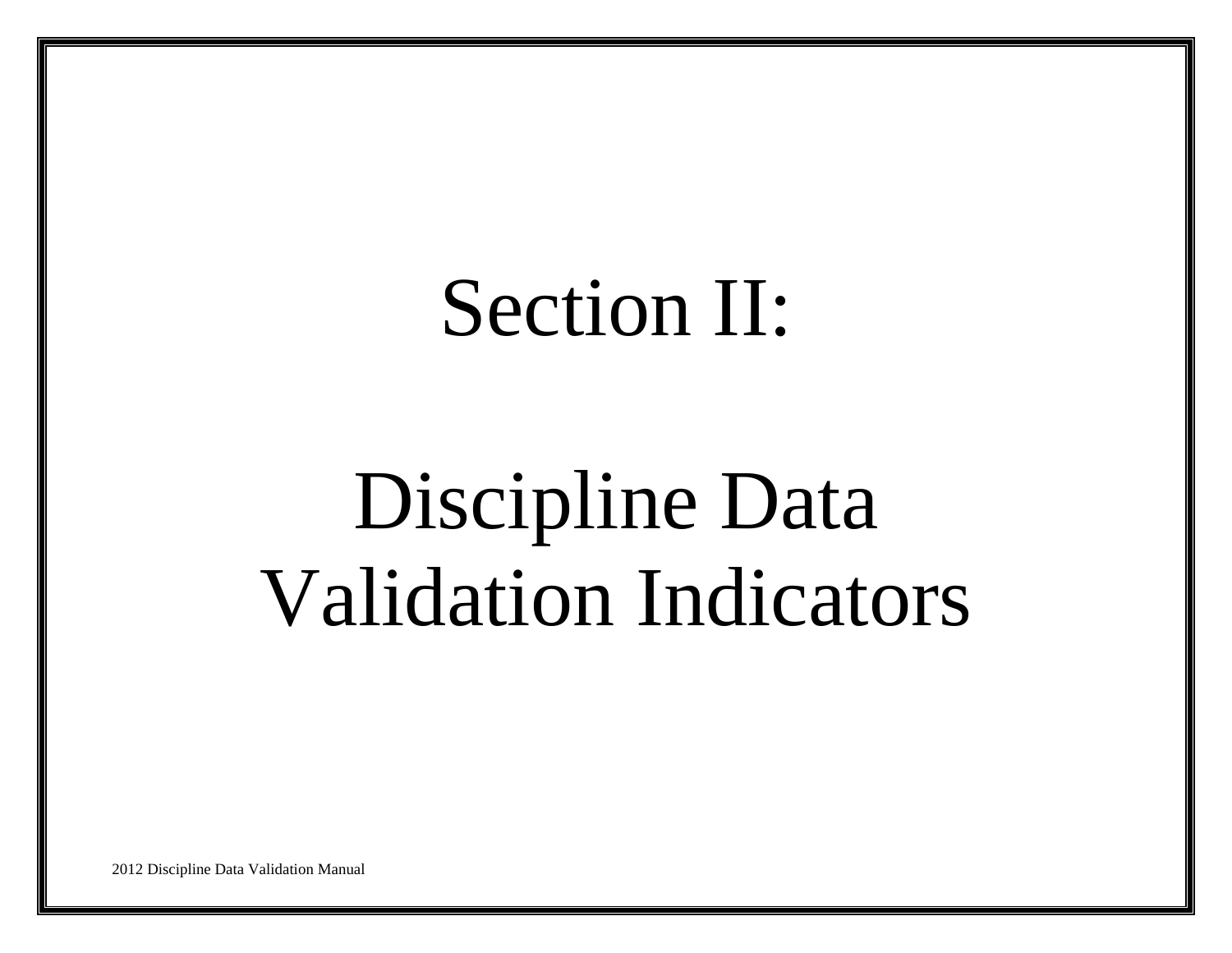*This Page Intentionally Left Blank*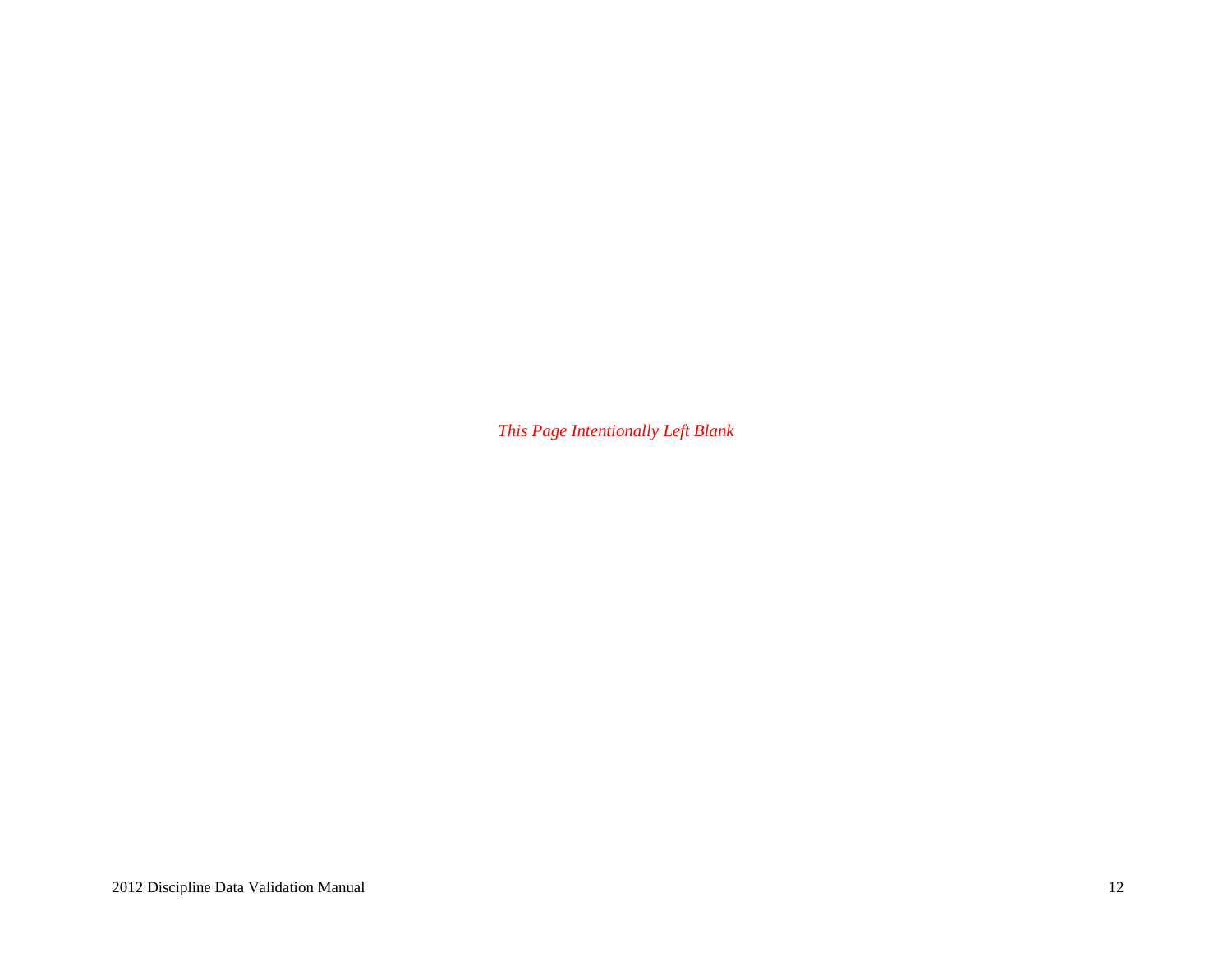#### **Discipline Data Validation Indicator #1: Length of Out-Of-School Suspension**

**This indicator identifies districts with one or more students reported as suspended out-of-school (OSS) for more than the three school days allowed under TEC §37.005.**

#### **APPLICABLE DISCIPLINE ACTION CODES FROM THE PEIMS 425 RECORD**

Out-of-school suspensions are those that have the following Action Codes:

- 05=Out-of-school suspension
- 25=Partial day out-of-school suspension
	- o The cumulative sum of **Official Length of Disciplinary Assignment** for the Action Codes above cannot exceed 3 days per incident.
	- o The cumulative sum of **Actual Length of Disciplinary Assignment** for the Action Codes above cannot exceed 3 days per incident.

#### **NOTES**

- There are no minimum size requirements for this indicator.
- Out-of-school suspensions are evaluated under this indicator for the 2010-2011 and 2011-2012 school years.
- Charters are included in this indicator.
- Discipline Reason Codes are not considered in this indicator.
- A district will trigger this indicator if it reports students as suspended out-of-school for more than the 3 days allowable.
- The Official Length of Disciplinary Assignment and the Actual Length of Disciplinary Assignment are calculated for either Action Code 05 or 25, or cumulatively if both codes are used for the same incident.
- As stipulated in TEC §37.005, **under no circumstance may an OSS exceed (3) three days.** If a student receives out-of-school suspension for a partial school day (even if for one class period), that partial day is considered one of the three total allowable out-of-school suspension days.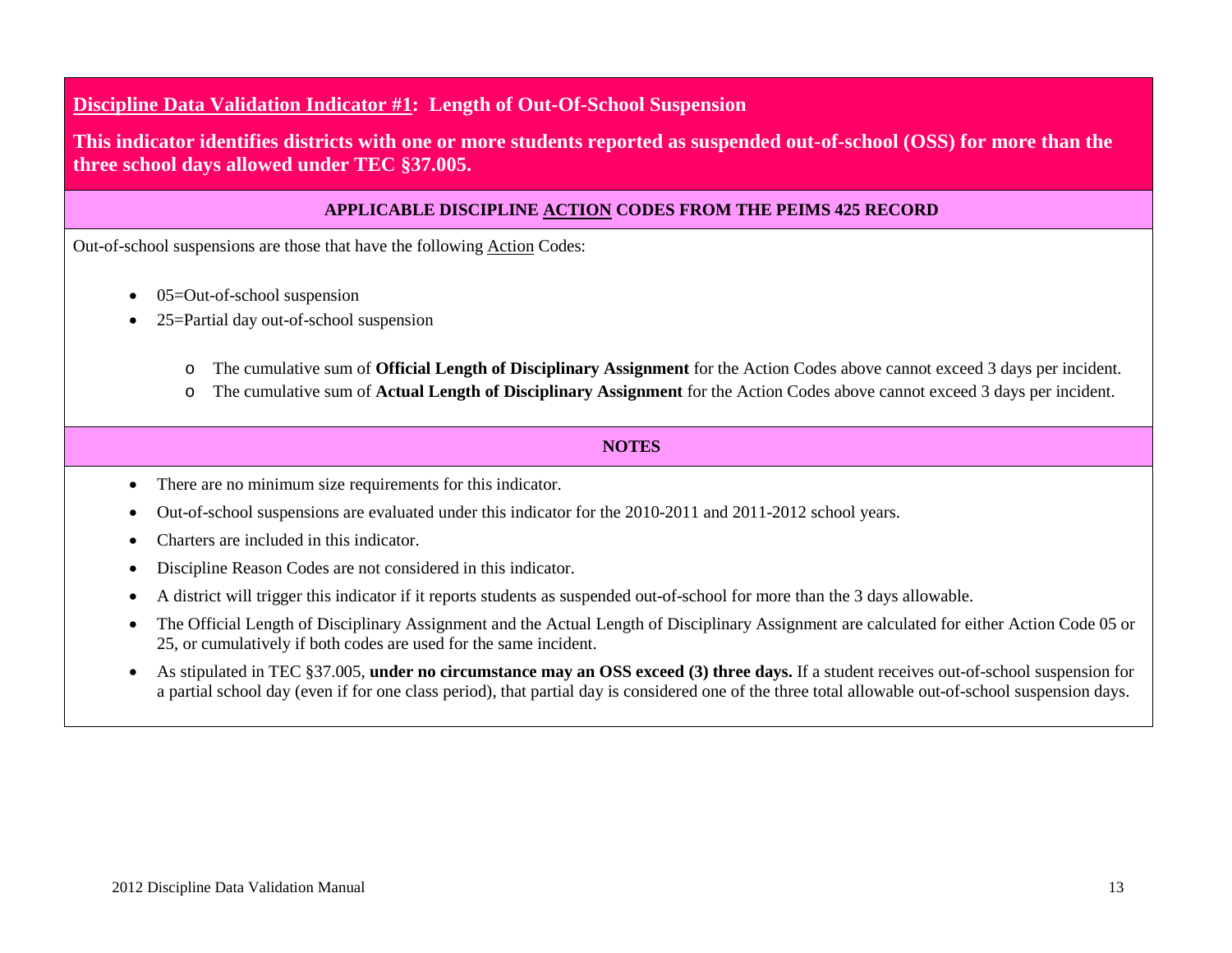#### **Discipline Data Validation Indicator #2: Length of In-School Suspension (Report Only)**

**This indicator identifies districts with one or more students placed in in-school suspension during the 2010-2011 and/or 2011-2012 school years for 30 or more actual days.**

#### **APPLICABLE DISCIPLINE ACTION CODES FROM THE PEIMS 425 RECORD**

In-school suspensions are those that have the following Action Codes:

- 06=In-school suspension
- 26=Partial day in-school suspension

#### **NOTES**

- There are no minimum size requirements for this indicator.
- This indicator is reported for district information and planning purposes only.
- In-school suspensions are evaluated under this indicator for the 2010-2011 and 2011-2012 school years.
- Charters are **not** included in this indicator.
- Discipline Reason Codes are not considered in this indicator.
- The Actual Length of Disciplinary Assignment is calculated for either Action Code 06 or 26, or cumulatively, if both codes are used for the same student in a district. Action Code 06 and 26 are counted equally.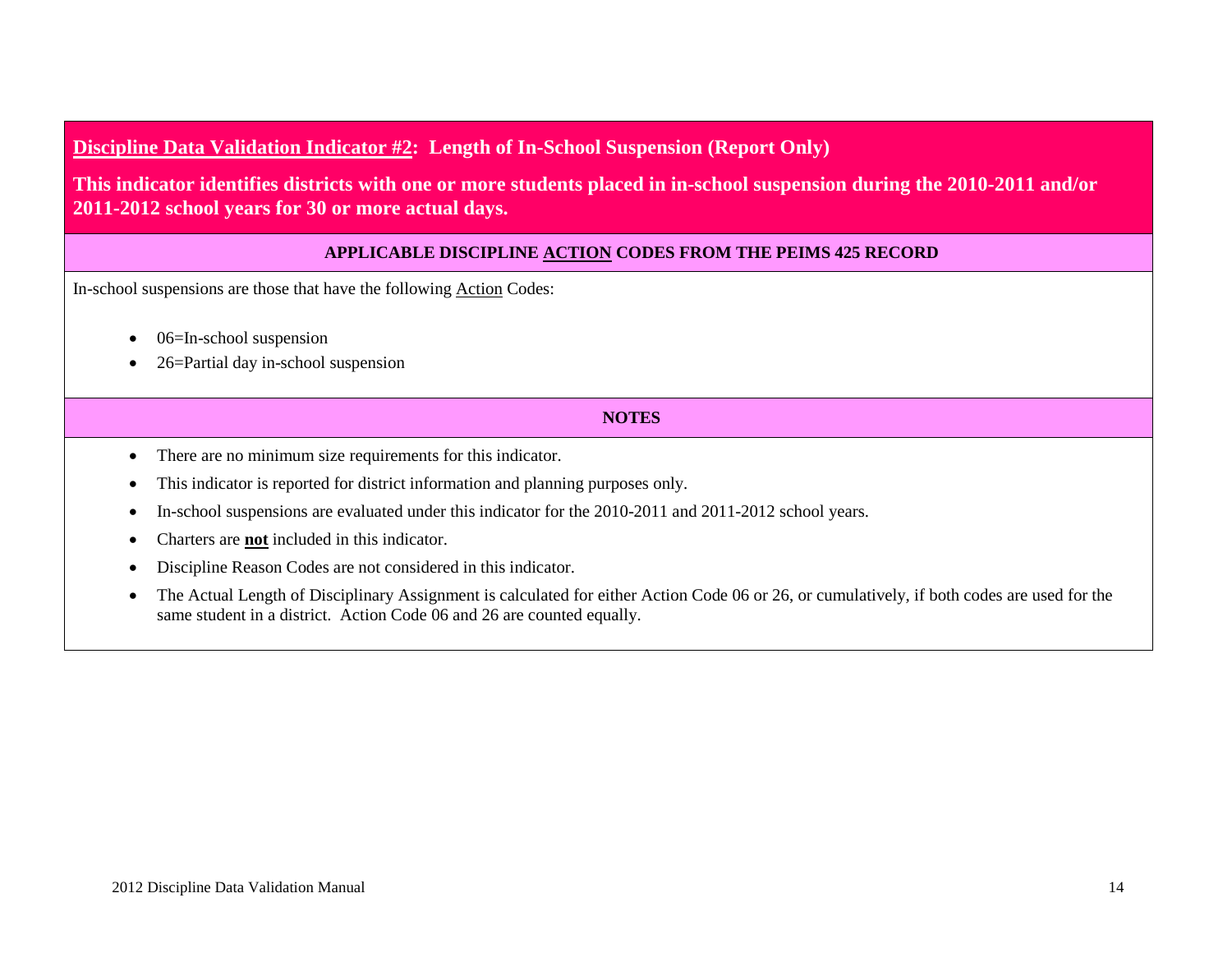#### **Discipline Data Validation Indicator #3: Unauthorized Expulsion: Students Age 10 and Older**

**This indicator identifies districts with one or more students reported as expelled from their regular education setting based on a disciplinary reason not allowed under TEC §37.007.**

#### **APPLICABLE DISCIPLINE REASON CODES FROM THE PEIMS 425 RECORD**

A district will trigger this indicator if it reports one of the following Reason Codes in combination with one of the Action Codes below and on the next page:

- 01=Permanent removal by a teacher from class TEC §37.002(b)
- 02=Conduct punishable as a felony TEC  $$37.006(a)(2)(A)$
- 07=Public lewdness or indecent exposure TEC  $$37.006(a)(2)(F)$
- 21=Violation of student code of conduct not included under TEC §§37.002(b), 37.006, or 37.007
- 28=Assault under Penal Code §22.01(a)(1) against someone other than a school district employee or volunteer TEC §37.006(a)(2)(B)
- 33=Possessed, purchased, used, or accepted a cigarette or tobacco product as defined in the Health and Safety Code, Section 3.01, Chapter 161.252
- 34=School-related gang violence Action by three or more persons having a common identifying sign or symbol, or an identifiable sign or symbol, or an identifiable leadership who associate in the commission of criminal activities under Penal Code §71.01
- 41=Fighting/Mutual combat Excludes all offenses under Penal Code §22.01
- 42=Truancy (failure to attend school) Parent contributing to truancy TEC  $\S 25.093(a)$
- 43=Truancy (failure to attend school) Student with at least 3 unexcused absences TEC §25.094
- $44=$ Truancy (failure to attend school) Student with 10 unexcused absences TEC  $\S 25.094$
- 45=Truancy (failure to attend school) Student failure to enroll in school TEC §25.085

#### **APPLICABLE DISCIPLINARY ACTION CODES FROM THE PEIMS 425 RECORD**

The following Action Codes are **not** appropriate to use for the Reason Codes above:

- 01=Expulsion (TEC §37.007) without placement in another educational setting as a result of a formal expulsion hearing [TEC §37.009(f)]
- 02=Expulsion (TEC §37.007) with placement in a JJAEP as a result of a formal expulsion hearing [TEC §37.009(f)]

Continued on next page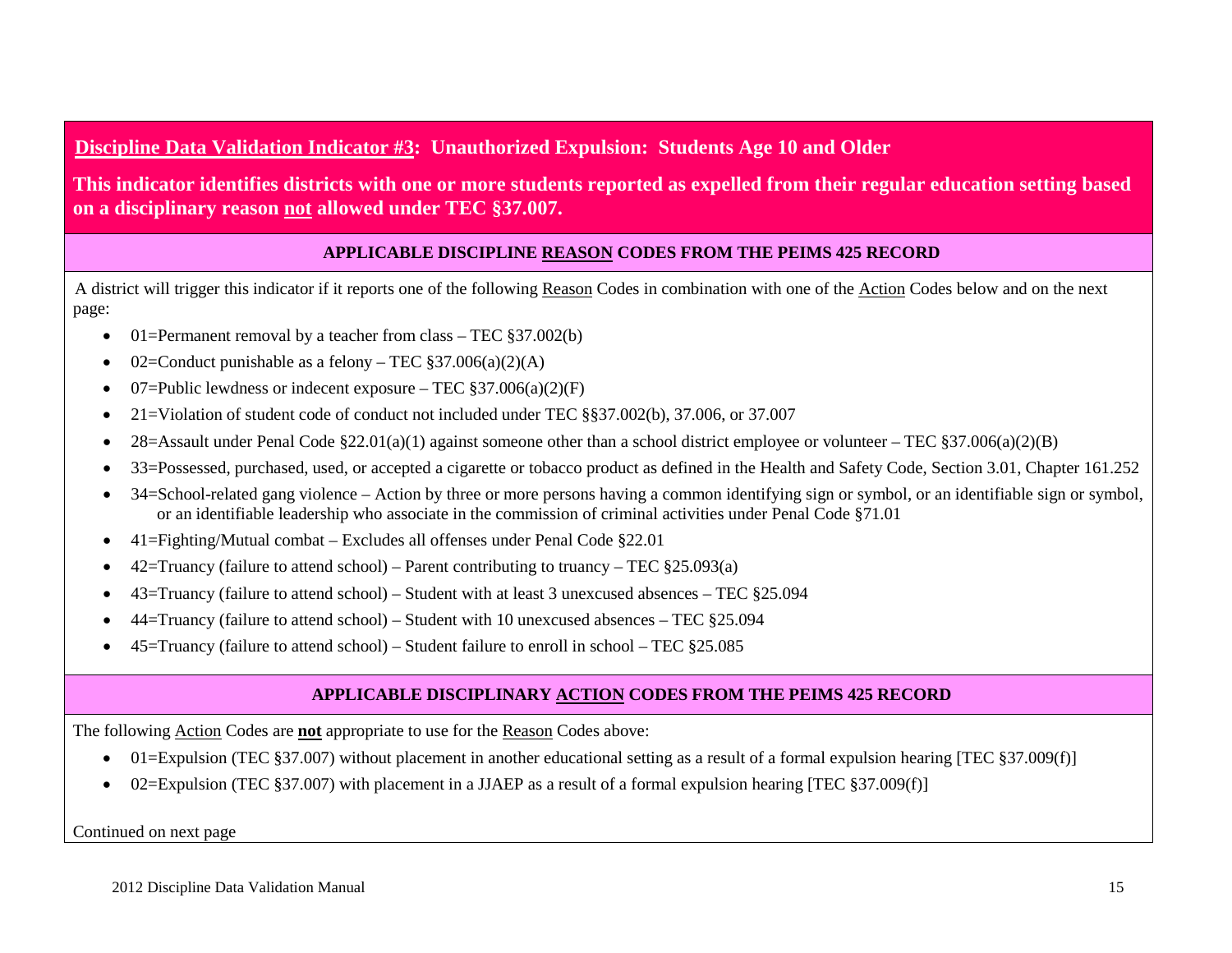#### **APPLICABLE DISCIPLINARY ACTION CODES FROM THE PEIMS 425 RECORD**

- 03=Expulsion (TEC §37.007) with placement in an on-campus DAEP as a result of a formal expulsion hearing [TEC §37.009(f)]
- 04=Expulsion (TEC §37.007) with placement in an off-campus DAEP as a result of a formal expulsion hearing [TEC §37.009(f)]
- 09=Continuation of other district's expulsion order
- 11=Continuation of the district's expulsion order from the prior school year
- 12=Continuation of the district's expulsion with placement to a JJAEP from the prior school year
- 15=Continuation of other district's expulsion with placement to a JJAEP
- 50 Expulsion without placement in another educational setting as a result of a determination by a special education hearing officer (not a hearing officer employed or appointed by the district)
- 51=Expulsion with placement to a JJAEP as a result of a determination by a special education hearing officer (not a hearing officer employed or appointed by the district)
- 52 Expulsion with placement to an on-campus DAEP as a result of a determination by a special education hearing officer (not a hearing officer employed or appointed by the district)
- 53=Expulsion with placement to an off-campus DAEP as a result of a determination by a special education hearing officer (not a hearing officer employed or appointed by the district)
- 56=Continuation of other district's expulsion order as a result of a determination by a special education hearing officer (not a hearing officer employed or appointed by the district)
- 58 = Continuation of the district's expulsion order from the prior school year as a result of a determination by a special education hearing officer (not a hearing officer employed or appointed by the district)
- 59=Continuation of the district's expulsion with placement to a JJAEP from the prior school year as a result of a determination by a special education hearing officer (not a hearing officer employed or appointed by the district)
- 61=Continuation of other district's expulsion with placement to a JJAEP as a result of a determination by a special education hearing officer (not a hearing officer employed or appointed by the district)

#### **NOTES**

- There are no minimum size requirements for this indicator.
- Expulsions are evaluated under this indicator for the 2010-2011 and 2011-2012 school years.
- Charters are **not** included in this indicator.
- A district will trigger this indicator if it reports any combination of the above Reason and Action Codes. For example, a district that reports expelling a student without placement in another education setting as a result of a formal expulsion hearing (Action Code 01) for fighting/mutual combat (Reason Code 41) will trigger this indicator for the unauthorized expulsion.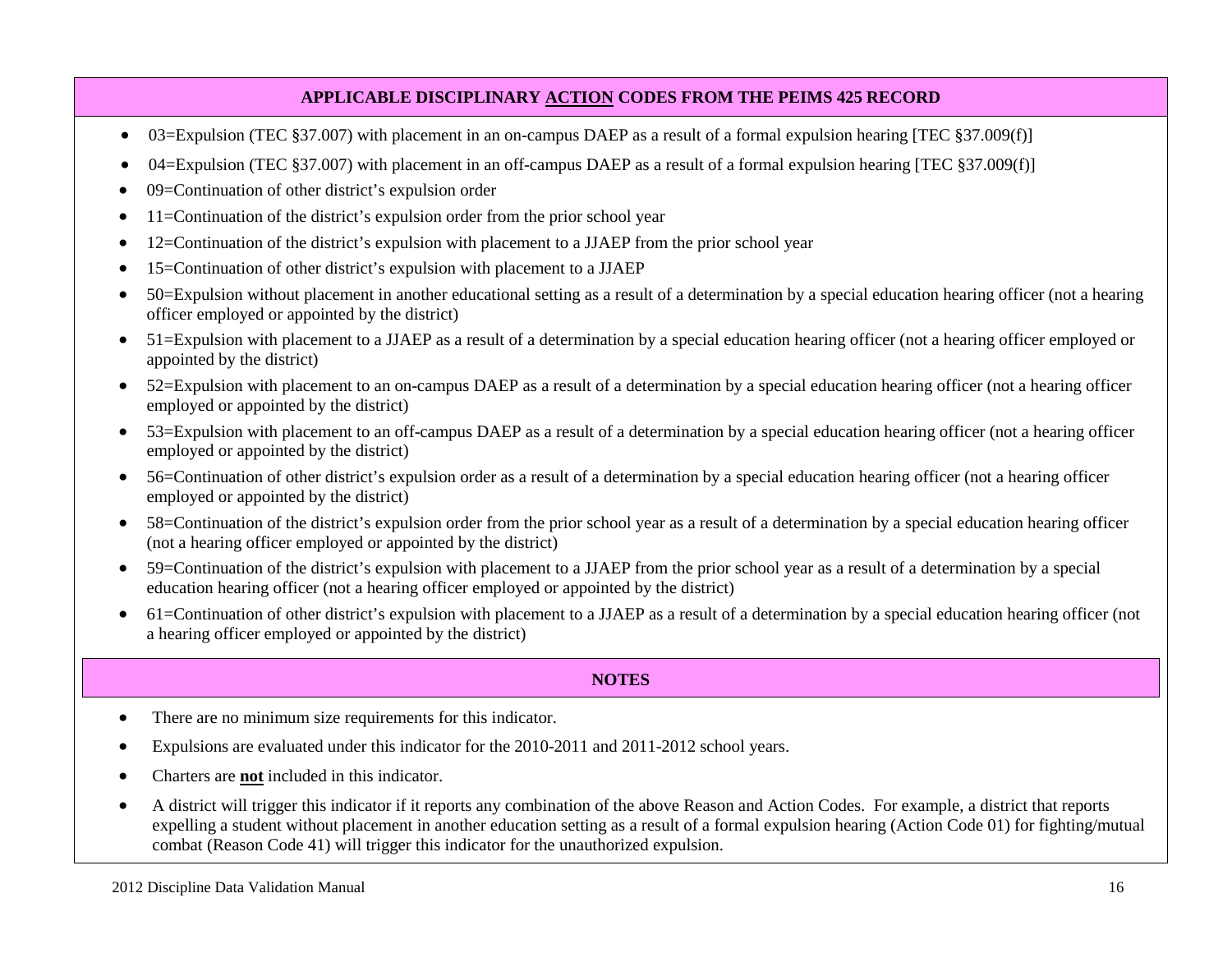#### **Discipline Data Validation Indicator #4: Unauthorized Expulsion: Students under Age 10**

**This indicator identifies districts that reported expelling one or more students under age 10, which is prohibited under TEC §37.007(h) unless the student is expelled to a DAEP for bringing a firearm to school, as defined by 18 U.S.C. Section 921.**

#### **APPLICABLE DISCIPLINARY ACTION CODES FROM THE PEIMS 425 RECORD**

The following Action Codes pertaining to expulsion are **not** appropriate for students under age 10.

- 01=Expulsion (TEC §37.007) without placement in another educational setting as a result of a formal expulsion hearing [TEC §37.009(f)]
- 02=Expulsion (TEC §37.007) with placement in a JJAEP as a result of a formal expulsion hearing [TEC §37.009(f)]
- 03=Expulsion (TEC §37.007) with placement in an on-campus DAEP as a result of a formal expulsion hearing [TEC §37.009(f)]
- 04=Expulsion (TEC §37.007) with placement in an off-campus DAEP as a result of a formal expulsion hearing [TEC §37.009(f)]
- 09=Continuation of other district's expulsion order
- 11=Continuation of the district's expulsion order from the prior school year
- 12=Continuation of the district's expulsion with placement to a JJAEP from the prior school year
- 15=Continuation of other district's expulsion with placement to a JJAEP
- 50 Expulsion without placement in another educational setting as a result of a determination by a special education hearing officer (not a hearing officer employed or appointed by the district)
- 51=Expulsion with placement to a JJAEP as a result of a determination by a special education hearing officer (not a hearing officer employed or appointed by the district)
- 52 Expulsion with placement to an on-campus DAEP as a result of a determination by a special education hearing officer (not a hearing officer employed or appointed by the district)
- 53=Expulsion with placement to an off-campus DAEP as a result of a determination by a special education hearing officer (not a hearing officer employed or appointed by the district)
- 56=Continuation of other district's expulsion order as a result of a determination by a special education hearing officer (not a hearing officer employed or appointed by the district)
- 58 = Continuation of the district's expulsion order from the prior school year as a result of a determination by a special education hearing officer (not a hearing officer employed or appointed by the district)
- 59=Continuation of the district's expulsion with placement to a JJAEP from the prior school year as a result of a determination by a special education hearing officer (not a hearing officer employed or appointed by the district)
- 61=Continuation of other district's expulsion with placement to a JJAEP as a result of a determination by a special education hearing officer (not a hearing officer employed or appointed by the district)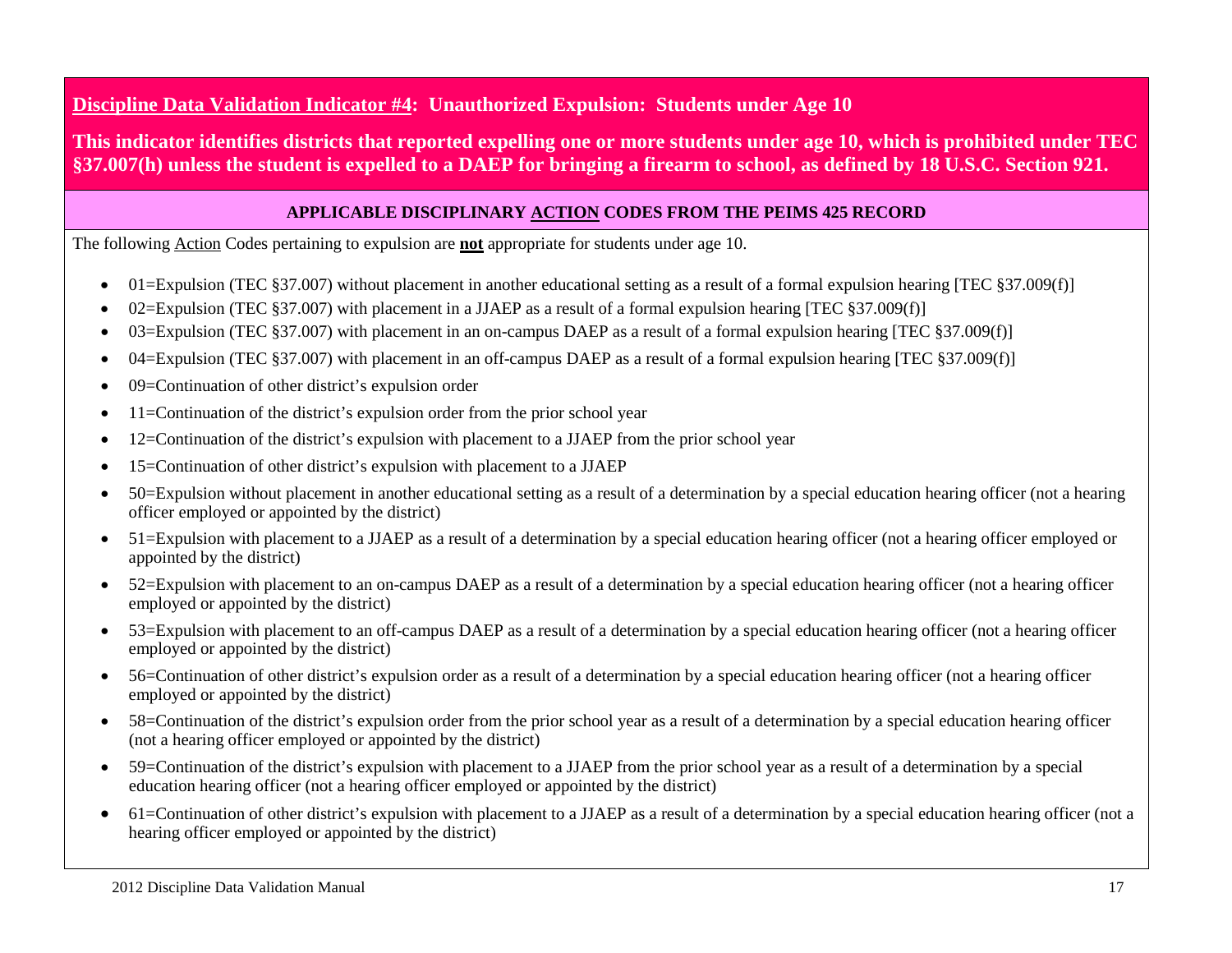#### **NOTES**

- There are no minimum size requirements for this indicator.
- Expulsions are evaluated under this indicator for the 2010-2011 and 2011-2012 school years.
- Charters are included in this indicator.
- Reason Code 11*(Used, exhibited, or possessed a firearm—TEC §§37.007(a)(1)(A) and 37.007(e) and/or brought a firearm to school – TEC §37.007 (e))* is **not** considered in this indicator.
- A district will trigger this indicator if it reports any of the above Action Codes for a student under age 10 for any Reason Code other than Reason Code 11. For example, a district that reports expelling a nine-year old student with placement in an off-campus DAEP as a result of a formal expulsion hearing (Action Code 04) for serious and persistent misconduct (Reason Code 20) will trigger the indicator for the unauthorized expulsion.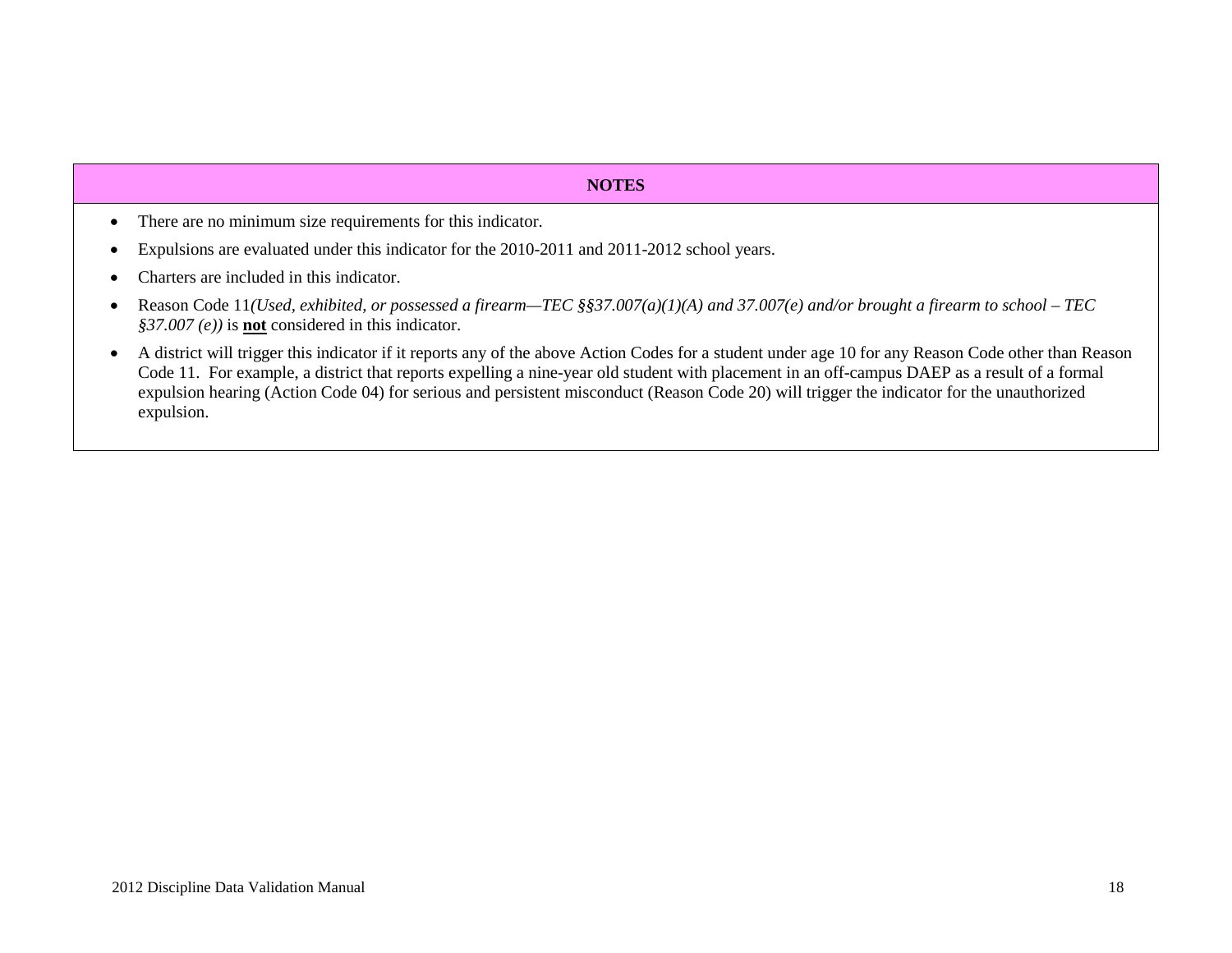#### **Discipline Data Validation Indicator #5: Unauthorized DAEP Placement: Students under Age 6**

**This indicator identifies districts that reported a DAEP placement of one or more students under age 6, which is prohibited under TEC §37.006(l) unless the student is expelled to a DAEP for bringing a firearm to school, as defined by 18 U.S.C. Section 921.**

#### **APPLICABLE DISCIPLINE ACTION CODES FROM THE PEIMS 425 RECORD**

The following Action Codes pertaining to DAEP assignments are **not** appropriate for students under age 6.

- 07=Placement in an on-campus or off-campus DAEP (TEC  $\S 37.008$ ) as a result of a conference [TEC  $\S 37.009(a)$ ], rather than a formal hearing as required for expulsion
- 08=Continuation of other district's DAEP placement
- 10=Continuation of the district's DAEP placement from the prior school year
- 14=Placement in a DAEP by court order
- 54=Placement in an alternative education program established under TEC §37.008 as a result of a determination by a special education hearing officer (not a hearing officer employed or appointed by the district)
- 55=Continuation of other district's DAEP placement as a result of a determination by a special education hearing officer (not a hearing officer employed or appointed by the district)
- 57=Continuation of the district's DAEP placement from the prior school year as a result of a determination by a special education hearing officer (not a hearing officer employed or appointed by the district)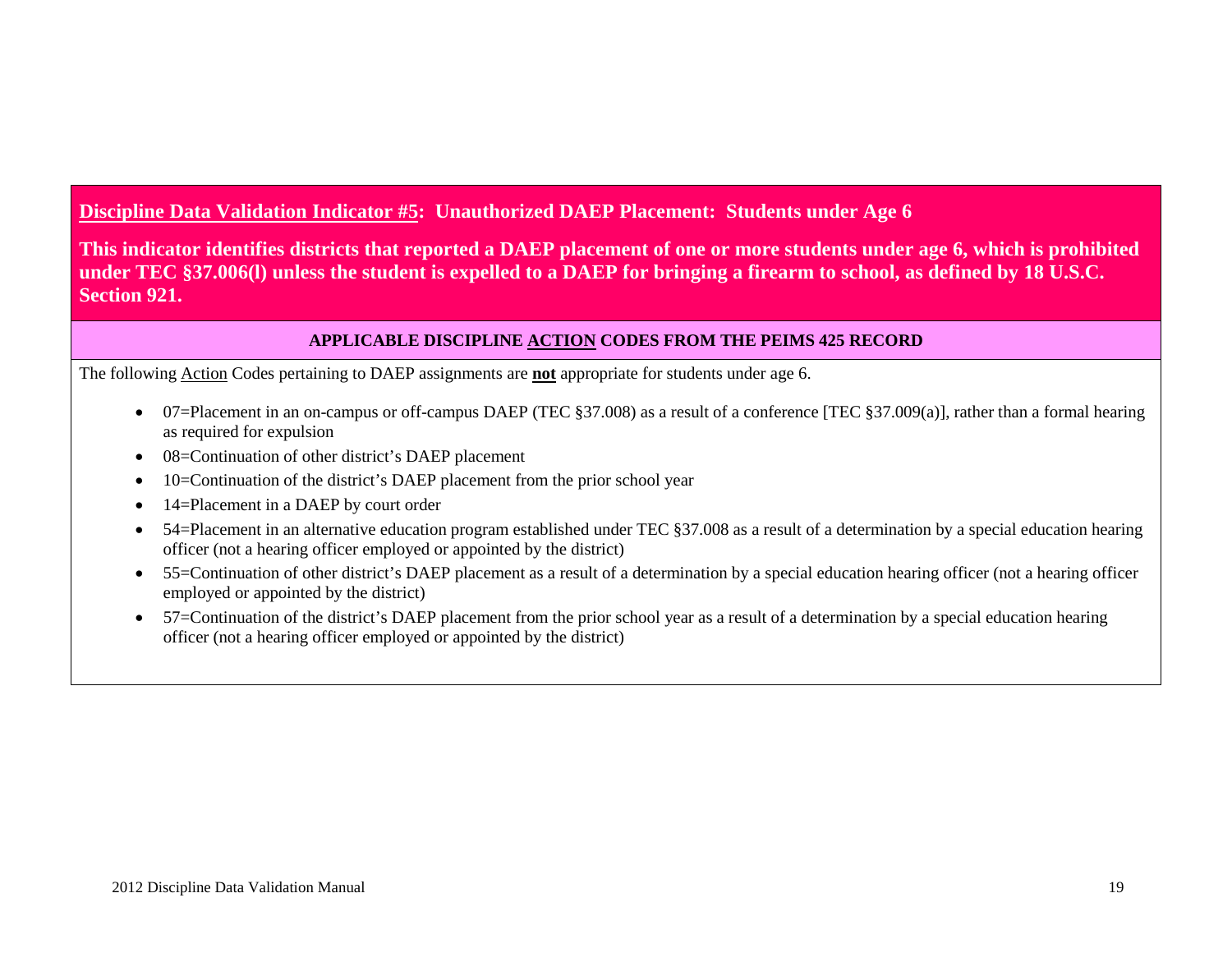#### **NOTES**

- There are no minimum size requirements for this indicator.
- DAEP placements are evaluated under this indicator for the 2010-2011 and 2011-2012 school years.
- Charters are included in this indicator.
- Reason Code 11 *(Used, exhibited, or possessed a firearm—TEC §§37.007(a)(1)(A) and 37.007(e) and/or brought a firearm to school – TEC §37.007(e))* is **not** considered in this indicator.
- A district will trigger this indicator if it reports any of the above Action Codes for a student under age six for any Reason Code other than Reason Code 11. For example, a district that reports placing a five-year old student in an on-campus or off-campus DAEP as a result of a conference, rather than a formal hearing as required for expulsion (Action Code 07) for violating the local code of conduct (Reason Code 21) will trigger the indicator for the unauthorized DAEP placement.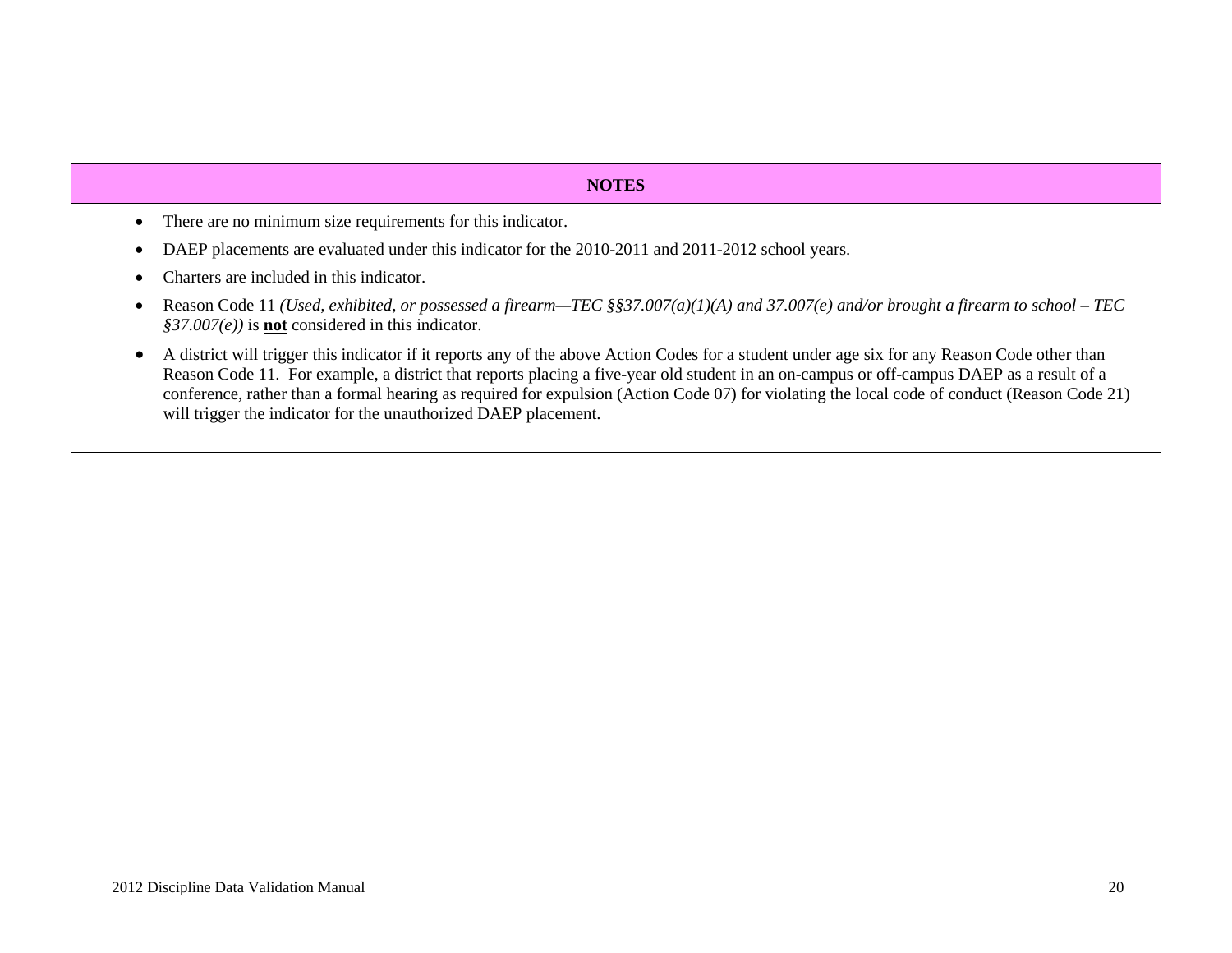#### **Discipline Data Validation Indicator #6: High Number of Discretionary DAEP Placements**

**This indicator identifies districts with a high number of discretionary DAEP placements for all students.**

#### **APPLICABLE DISCIPLINE ACTION CODES FROM THE PEIMS 425 RECORD**

The following Action Codes are used in this indicator:

- 07=Placement in an on-campus or off-campus DAEP (TEC  $\S 37.008$ ) as a result of a conference [TEC  $\S 37.009(a)$ ], rather than a formal hearing as required for expulsion
- 08=Continuation of other district's DAEP placement
- 10=Continuation of the district's DAEP placement from the prior school year

#### **APPLICABLE DISCIPLINE REASON CODES FROM THE PEIMS 425 RECORD**

The following Reason Codes are used for this indicator:

- 01=Permanent removal by a teacher from class TEC  $§37.002(b)$
- 10=Based on conduct occurring off campus and while the student is not in attendance at a school-sponsored or school-related activity for felony offenses not in Title 5, Penal Code – TEC  $$37.006(d)$  and TEC  $$37.007(b)(4)$
- 21=Violation of student code of conduct not included under TEC §§37.002(b), 37.006, or 37.007
- 22=Criminal mischief TEC  $\S 37.007(f)$
- 23=Emergency placement/expulsion TEC §37.019
- 33=Possessed, purchased, used, or accepted a cigarette or tobacco product as defined in the Health and Safety Code, Section 3.01, Chapter 161.252
- 34=School-related gang violence Action by three or more persons having a common identifying sign or symbol, or an identifiable sign or symbol, or an identifiable leadership who associate in the commission of criminal activities under Penal Code §71.01
- $41 =$ Fighting/mutual combat Excludes all offenses under Penal Code §22.01
- 49=Engages in deadly conduct TEC  $\S 37.007(b)(3)$
- 50 = Used, exhibited, or possessed a non-illegal knife as defined by student code of conduct and as allowed under TEC §37.007. (Knife blade equal to or less than 5.5 inches.)
- 51=Firearm (off campus 300 ft. zone)
- 52=Illegal knife, club, or prohibited weapon (off campus 300 ft. zone)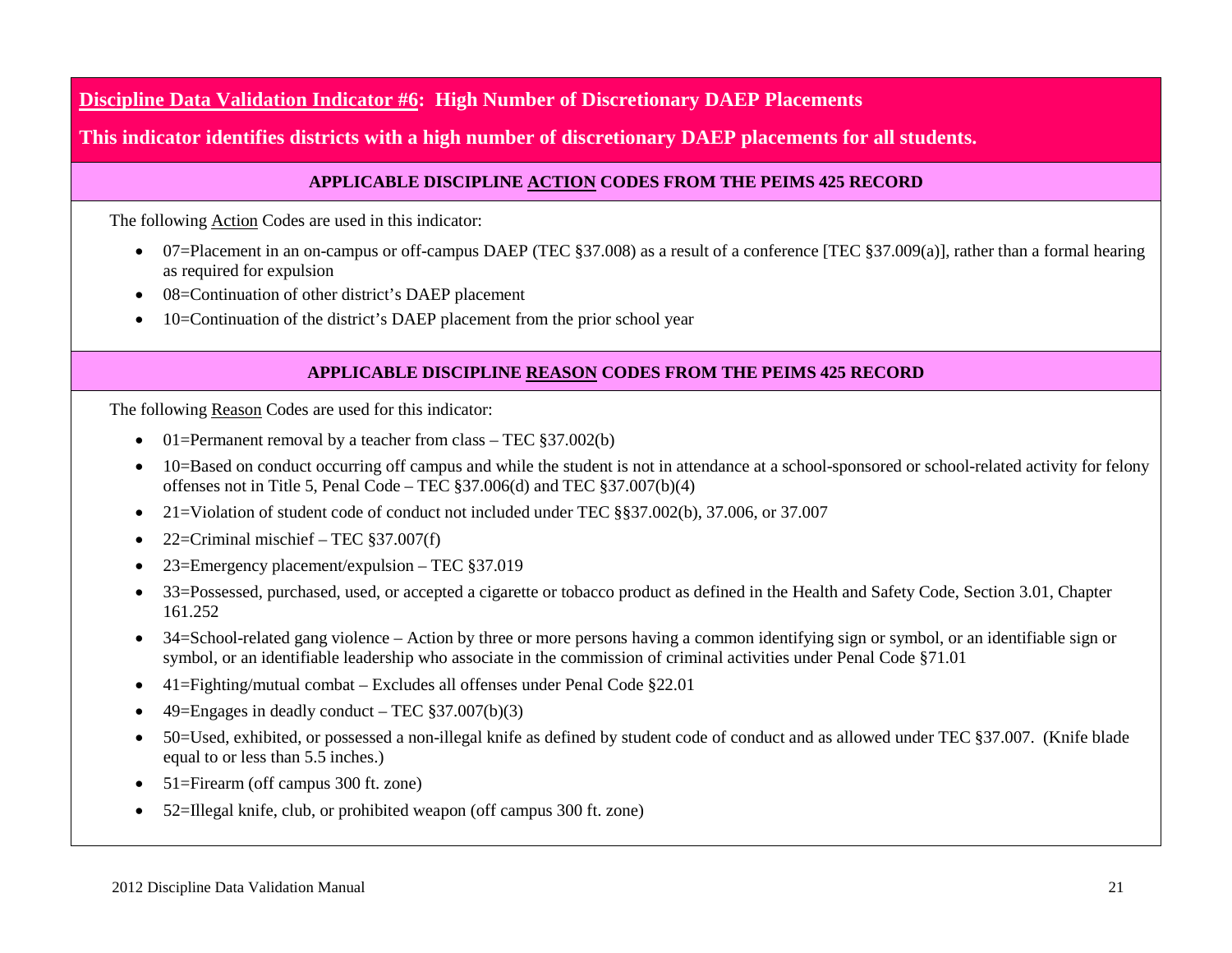#### **INDICATOR CALCULATION**

1. For each district, calculate the **discretionary DAEP placement rate for all students**:

*Discretionary DAEP placement rate*

*Number of discretionary DAEP placements of all students*

*Number of all students in attendance*

2. For each district, **compare the all students discretionary DAEP placement rate to the established standard of 4.5.**

#### **NOTES**

- Minimum Size Requirements: At least 30 students in attendance and at least 5 discretionary DAEP placements.
- A district will trigger this indicator if its discretionary DAEP placement rate is 4.5 or higher.
- DAEP placements are evaluated under this indicator for the 2010-2011 and 2011-2012 school years.
- Charters are included in this indicator.

=

• Only one action per incident number is counted under this indicator.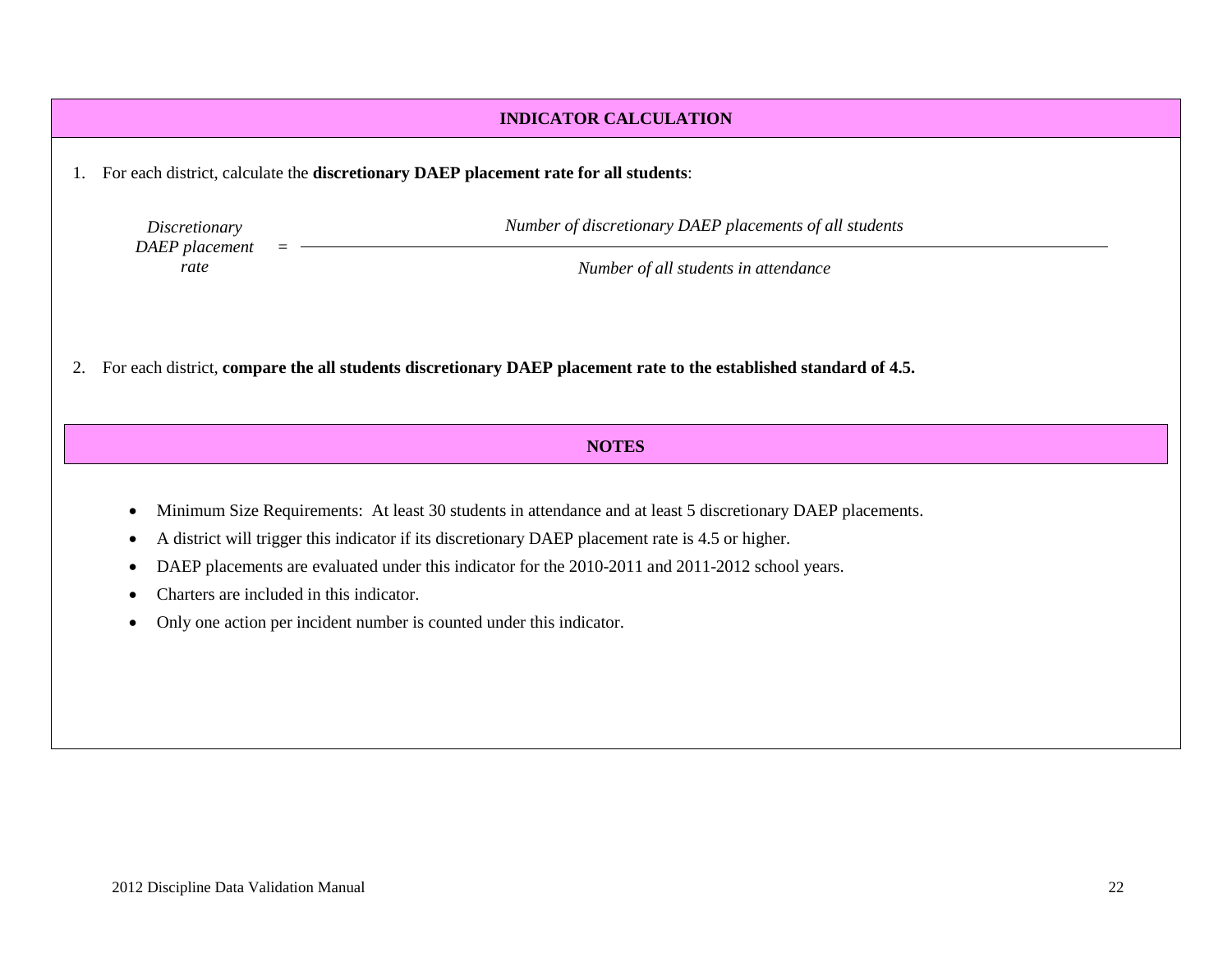#### **Discipline Data Validation Indicator #7: African American (Not Hispanic/Latino) Discretionary DAEP Placements**

**This indicator identifies districts with a higher rate of African American discretionary DAEP placements compared to the rate of discretionary DAEP placements for all students.**

#### **APPLICABLE DISCIPLINE ACTION CODES FROM THE PEIMS 425 RECORD**

The following Action Codes are used in this indicator:

- 07=Placement in an on-campus or off-campus DAEP (TEC  $\S 37.008$ ) as a result of a conference [TEC  $\S 37.009(a)$ ], rather than a formal hearing as required for expulsion
- 08=Continuation of other district's DAEP placement
- 10=Continuation of the district's DAEP placement from the prior school year

#### **APPLICABLE DISCIPLINE REASON CODES FROM THE PEIMS 425 RECORD**

The following Reason Codes are used for this indicator:

- 01=Permanent removal by a teacher from class TEC §37.002(b)
- 10 = Based on conduct occurring off campus and while the student is not in attendance at a school-sponsored or school-related activity for felony offenses not in Title 5, Penal Code – TEC  $\S 37.006(d)$  and TEC  $\S 37.007(b)(4)$
- 21=Violation of student code of conduct not included under TEC §§37.002(b), 37.006, or 37.007
- 22=Criminal mischief TEC  $\S 37.007(f)$
- 23=Emergency placement/expulsion TEC §37.019
- 33=Possessed, purchased, used, or accepted a cigarette or tobacco product as defined in the Health and Safety Code, Section 3.01, Chapter 161.252
- 34=School-related gang violence Action by three or more persons having a common identifying sign or symbol, or an identifiable sign or symbol, or an identifiable leadership who associate in the commission of criminal activities under Penal Code §71.01
- $41 =$ Fighting/mutual combat Excludes all offenses under Penal Code §22.01
- 49=Engages in deadly conduct TEC  $$37.007(b)(3)$
- 50=Used, exhibited, or possessed a non-illegal knife as defined by student code of conduct and as allowed under TEC §37.007. (Knife blade equal to or less than 5.5 inches.)
- 51=Firearm (off campus 300 ft. zone)
- 52=Illegal knife, club, or prohibited weapon (off campus 300 ft. zone)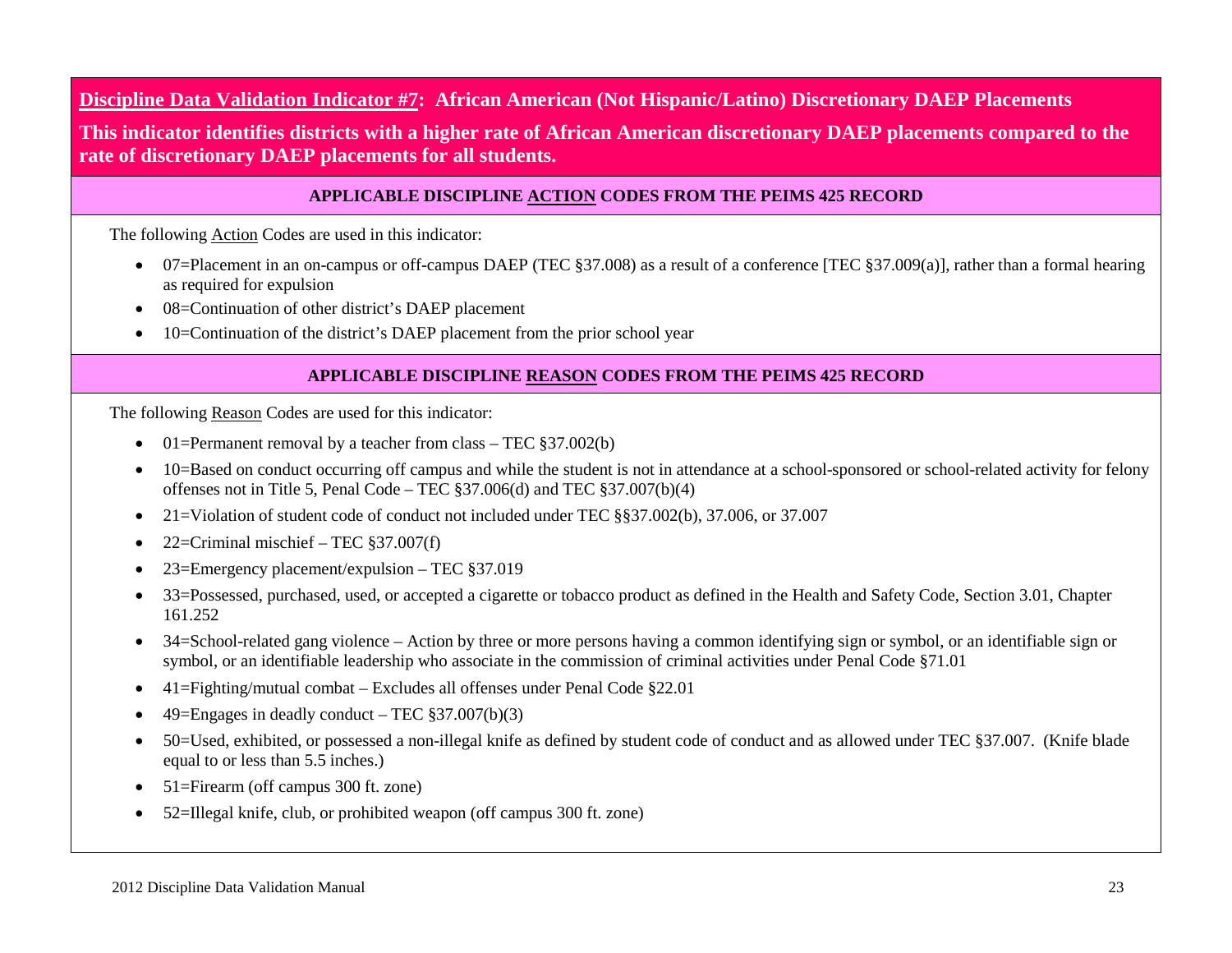|                                                                                                                                                                                                                | <b>INDICATOR CALCULATION</b>                                                                                                                                                                                                                                                                                                                                                                                   |  |  |  |
|----------------------------------------------------------------------------------------------------------------------------------------------------------------------------------------------------------------|----------------------------------------------------------------------------------------------------------------------------------------------------------------------------------------------------------------------------------------------------------------------------------------------------------------------------------------------------------------------------------------------------------------|--|--|--|
|                                                                                                                                                                                                                | 1. For each district, calculate the discretionary DAEP placement rate for African American students:                                                                                                                                                                                                                                                                                                           |  |  |  |
| African American<br>discretionary                                                                                                                                                                              | Number of discretionary DAEP placements of African American students                                                                                                                                                                                                                                                                                                                                           |  |  |  |
| DAEP placement<br>rate                                                                                                                                                                                         | Number of African American students in attendance                                                                                                                                                                                                                                                                                                                                                              |  |  |  |
| 2.                                                                                                                                                                                                             | For each district, calculate the discretionary DAEP placement rate for all students:                                                                                                                                                                                                                                                                                                                           |  |  |  |
| Overall<br>discretionary                                                                                                                                                                                       | Number of discretionary DAEP placements of all students                                                                                                                                                                                                                                                                                                                                                        |  |  |  |
| DAEP placement<br>rate                                                                                                                                                                                         | Number of all students in attendance                                                                                                                                                                                                                                                                                                                                                                           |  |  |  |
| rate.<br>Difference<br>$=$                                                                                                                                                                                     | For each district, compare the overall discretionary DAEP placement rate to the African American discretionary DAEP placement rate. Calculate the<br>difference by subtracting the district overall discretionary DAEP placement rate from the district African American discretionary DAEP placement<br>African American<br>Overall discretionary<br>discretionary DAEP placement rate<br>DAEP placement rate |  |  |  |
|                                                                                                                                                                                                                | <b>NOTES</b>                                                                                                                                                                                                                                                                                                                                                                                                   |  |  |  |
| American students.                                                                                                                                                                                             | Minimum Size Requirements: At least 30 African American students in attendance and at least 5 discretionary DAEP placements of African                                                                                                                                                                                                                                                                         |  |  |  |
| An African American student for purposes of this indicator is a student who is not reported as Hispanic/Latino and is reported (with one or more<br>races) as Black or African American.                       |                                                                                                                                                                                                                                                                                                                                                                                                                |  |  |  |
| A district will trigger this indicator if its discretionary DAEP placement rate for African American students is double (or more) than its<br>$\bullet$<br>discretionary DAEP placement rate for all students. |                                                                                                                                                                                                                                                                                                                                                                                                                |  |  |  |
|                                                                                                                                                                                                                | DAEP placements are evaluated under this indicator for the 2010-2011 and 2011-2012 school years.                                                                                                                                                                                                                                                                                                               |  |  |  |
| Charters are included in this indicator.                                                                                                                                                                       |                                                                                                                                                                                                                                                                                                                                                                                                                |  |  |  |
|                                                                                                                                                                                                                | Only one action per incident number is counted under this indicator.                                                                                                                                                                                                                                                                                                                                           |  |  |  |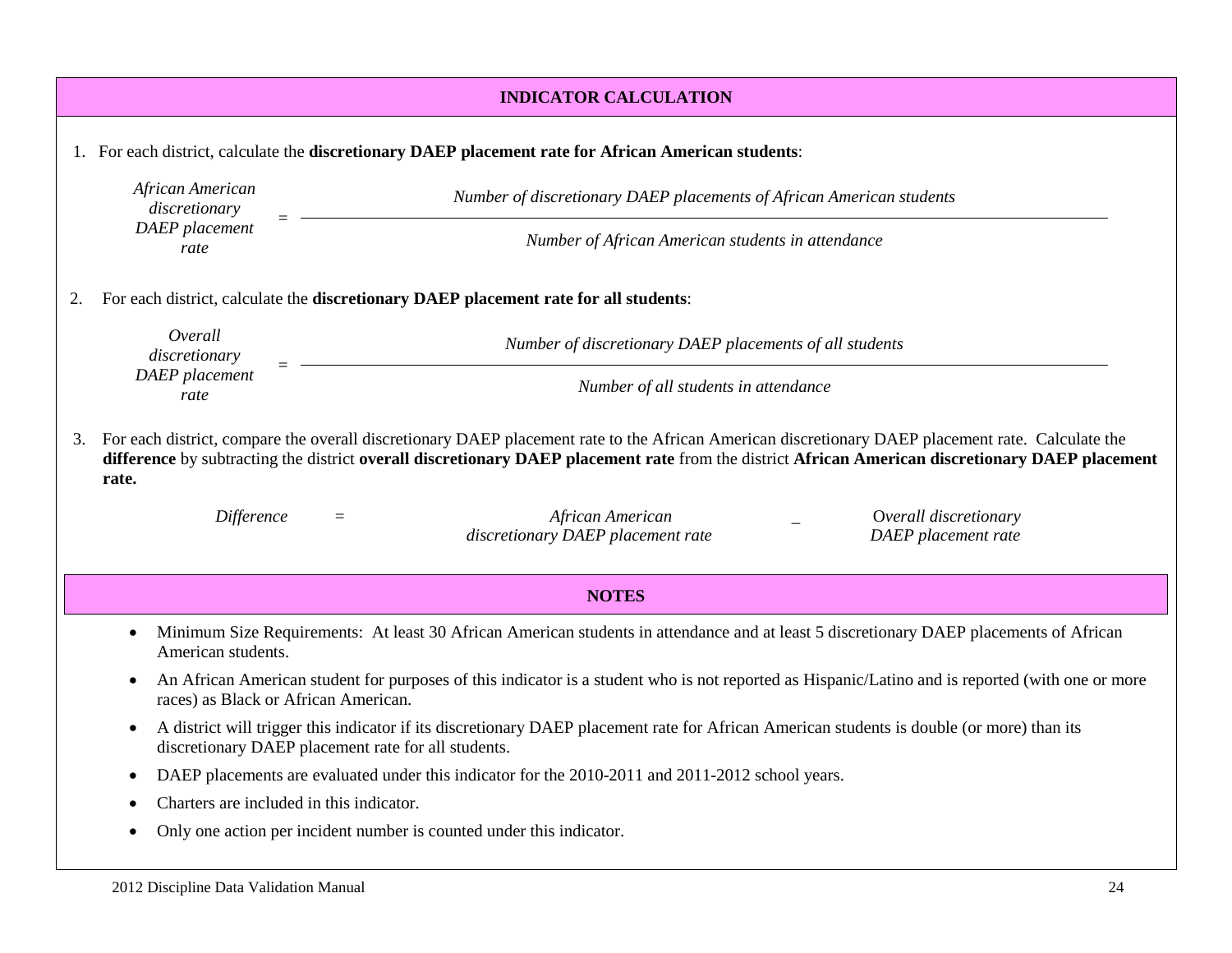#### **Discipline Data Validation Indicator #8: Hispanic Discretionary DAEP Placements**

**This indicator identifies districts with a higher rate of Hispanic discretionary DAEP placements compared to the rate of discretionary DAEP placements for all students.**

#### **APPLICABLE DISCIPLINE ACTION CODES FROM THE PEIMS 425 RECORD**

The following Action Codes are used in this indicator:

- 07=Placement in an on-campus or off-campus DAEP (TEC §37.008) as a result of a conference [TEC §37.009(a)], rather than a formal hearing as required for expulsion
- 08=Continuation of other district's DAEP placement
- 10=Continuation of the district's DAEP placement from the prior school year

#### **APPLICABLE DISCIPLINE REASON CODES FROM THE PEIMS 425 RECORD**

The following Reason Codes are used for this indicator:

- 01=Permanent removal by a teacher from class TEC  $§37.002(b)$
- 10=Based on conduct occurring off campus and while the student is not in attendance at a school-sponsored or school-related activity for felony offenses not in Title 5, Penal Code – TEC §37.006(d) and TEC §37.007(b)(4)
- 21=Violation of student code of conduct not included under TEC §§37.002(b), 37.006, or 37.007
- 22=Criminal mischief TEC  $§$ 37.007(f)
- 23=Emergency placement/expulsion TEC §37.019
- 33=Possessed, purchased, used, or accepted a cigarette or tobacco product as defined in the Health and Safety Code, Section 3.01, Chapter 161.252
- 34=School-related gang violence Action by three or more persons having a common identifying sign or symbol, or an identifiable sign or symbol, or an identifiable leadership who associate in the commission of criminal activities under Penal Code §71.01
- 41=Fighting/mutual combat Excludes all offenses under Penal Code §22.01
- 49=Engages in deadly conduct TEC  $$37.007(b)(3)$
- 50 = Used, exhibited, or possessed a non-illegal knife as defined by student code of conduct and as allowed under TEC §37.007. (Knife blade equal to or less than 5.5 inches.)
- 51=Firearm (off campus 300 ft. zone)
- 52=Illegal knife, club, or prohibited weapon (off campus 300 ft. zone)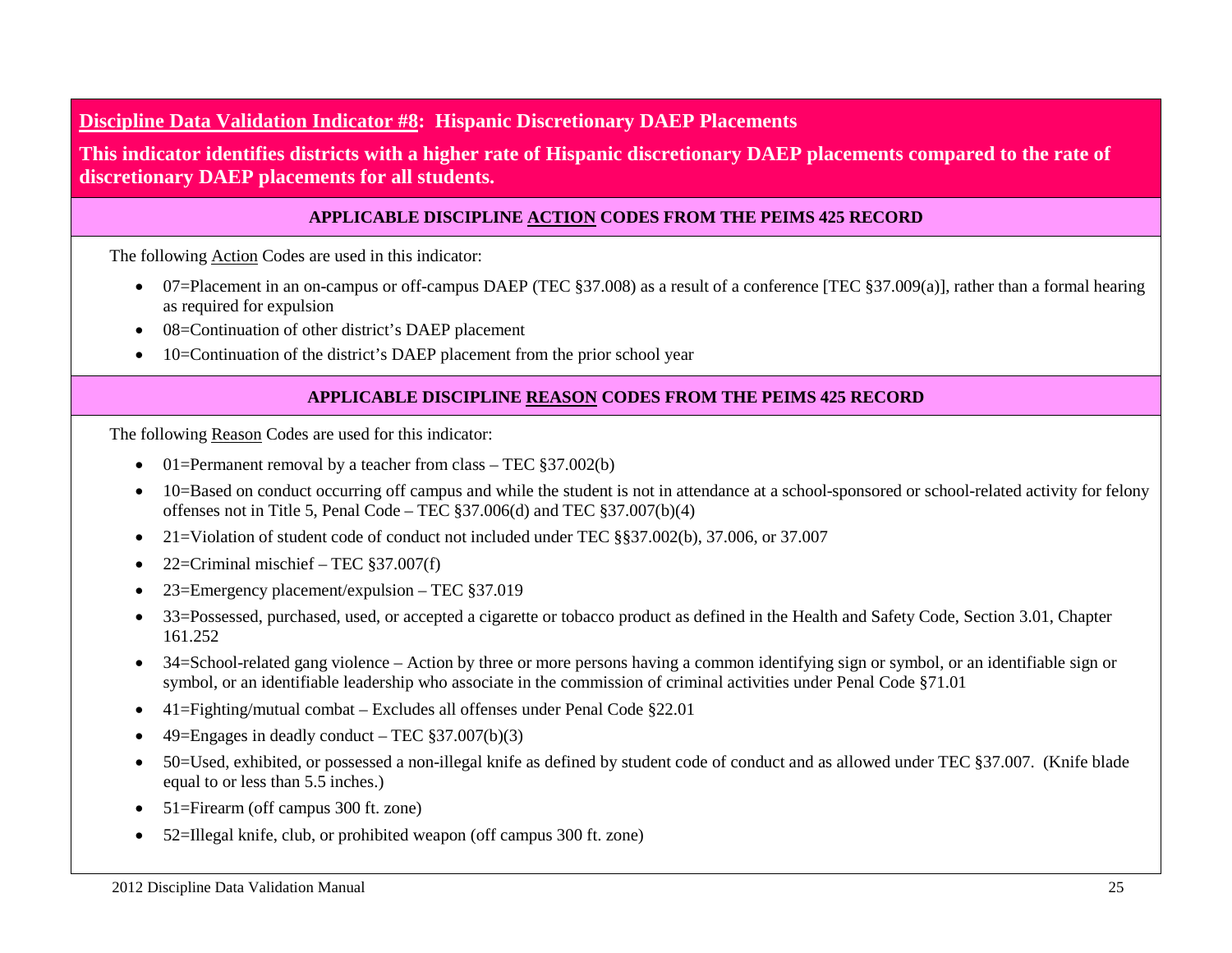| <b>INDICATOR CALCULATION</b>                                                                                                                                                              |                                                                                                                                                                                                                                                                                                                                                                                              |  |  |  |  |
|-------------------------------------------------------------------------------------------------------------------------------------------------------------------------------------------|----------------------------------------------------------------------------------------------------------------------------------------------------------------------------------------------------------------------------------------------------------------------------------------------------------------------------------------------------------------------------------------------|--|--|--|--|
| 1. For each district, calculate the discretionary DAEP placement rate for Hispanic students:                                                                                              |                                                                                                                                                                                                                                                                                                                                                                                              |  |  |  |  |
| Hispanic<br>discretionary                                                                                                                                                                 | Number of discretionary DAEP placements of Hispanic students                                                                                                                                                                                                                                                                                                                                 |  |  |  |  |
| DAEP placement<br>rate                                                                                                                                                                    | Number of Hispanic students in attendance                                                                                                                                                                                                                                                                                                                                                    |  |  |  |  |
| 2.                                                                                                                                                                                        | For each district, calculate the discretionary DAEP placement rate for all students:                                                                                                                                                                                                                                                                                                         |  |  |  |  |
| Overall<br>discretionary                                                                                                                                                                  | Number of discretionary DAEP placements of all students                                                                                                                                                                                                                                                                                                                                      |  |  |  |  |
| DAEP placement<br>rate                                                                                                                                                                    | Number of all students in attendance                                                                                                                                                                                                                                                                                                                                                         |  |  |  |  |
| 3.<br>Difference<br>$\quad \  \  =$                                                                                                                                                       | For each district, compare the overall discretionary DAEP placement rate to the Hispanic discretionary DAEP placement rate. Calculate the difference by<br>subtracting the district overall discretionary DAEP placement rate from the district Hispanic discretionary DAEP placement rate.<br>Hispanic discretionary<br>Overall discretionary<br>DAEP placement rate<br>DAEP placement rate |  |  |  |  |
|                                                                                                                                                                                           | <b>NOTES</b>                                                                                                                                                                                                                                                                                                                                                                                 |  |  |  |  |
| $\bullet$<br>students.                                                                                                                                                                    | New! Minimum Size Requirements: At least 30 Hispanic students in attendance and at least 5 discretionary DAEP placements of Hispanic                                                                                                                                                                                                                                                         |  |  |  |  |
| A Hispanic student for purposes of this indicator is a student who is reported as Hispanic Latino regardless of the student's reported race(s).                                           |                                                                                                                                                                                                                                                                                                                                                                                              |  |  |  |  |
| A district will trigger this indicator if its discretionary DAEP placement rate for Hispanic students is double (or more) than its discretionary<br>DAEP placement rate for all students. |                                                                                                                                                                                                                                                                                                                                                                                              |  |  |  |  |
| DAEP placements are evaluated under this indicator for the 2010-2011 and 2011-2012 school years.<br>$\bullet$                                                                             |                                                                                                                                                                                                                                                                                                                                                                                              |  |  |  |  |
| Charters are included in this indicator.                                                                                                                                                  |                                                                                                                                                                                                                                                                                                                                                                                              |  |  |  |  |
|                                                                                                                                                                                           | Only one action per incident number is counted under this indicator.                                                                                                                                                                                                                                                                                                                         |  |  |  |  |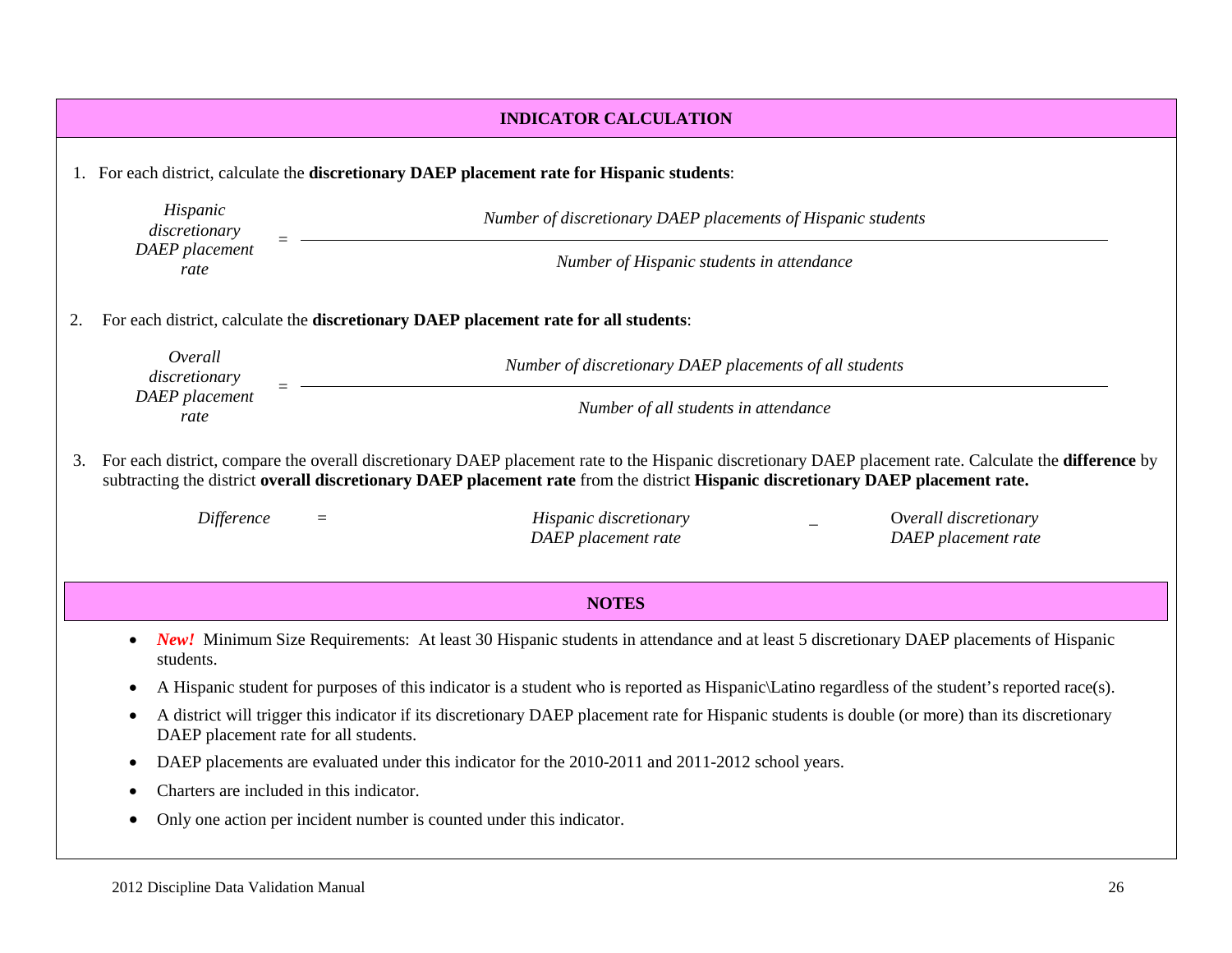#### **Discipline Data Validation Indicator #9: No Mandatory Expellable Incidents Reported for Multiple Years**

**This indicator identifies districts that have one or more campuses with no mandatory expellable incidents reported for one or both of the three consecutive years evaluated.**

#### **APPLICABLE DISCIPLINE REASON CODES FROM THE PEIMS 425 RECORD**

- 11=Used, exhibited, or possessed a firearm TEC  $\S$  $\S$ 37.007(a)(1)(A) and 37.007(e) and/or brought a firearm to school TEC  $\S$ 37.007(e)
- 12=Used, exhibited, or possessed an illegal knife TEC  $\S37.007(a)(1)(B)$  (Illegal knife blade longer than 5.5 inches)
- 13=Used, exhibited, or possessed a club TEC  $$37.007(a)(1)(C)$
- 14=Used, exhibited, or possessed a prohibited weapon under Penal Code  $§46.05 \text{TEC } $37.007(a)(1)(D)$
- $16=Arson TEC \$  \$37.007(a)(2)(B)
- 17=Murder, capital murder, criminal attempt to commit murder, or capital murder TEC  $$37.007(a)(2)(C)$
- 18=Indecency with a child TEC  $$37.007(a)(2)(D)$
- 19=Aggravated kidnapping TEC  $\S 37.007(a)(2)(E)$
- 29=Aggravated assault under Penal Code §22.02 against a school district employee or volunteer TEC §37.007(d)
- 30=Aggravated assault under Penal Code §22.02 against someone other than a school district employee or volunteer TEC §37.007(a)(2)(A)
- 31=Sexual assault under Penal Code §22.011 or aggravated sexual assault under Penal Code §22.021 against a school district employee or volunteer – TEC  $\S 37.007(d)$
- 32 = Sexual assault under Penal Code §22.011 or aggravated sexual assault under Penal Code §22.021 against someone other than a school district employee or volunteer – TEC  $\S 37.007(a)(2)(A)$
- 36=Felony controlled substance violation TEC  $§37.007(a)(3)$
- 37=Felony alcohol violation TEC  $\S 37.007(a)(3)$
- 46=Aggravated robbery TEC §37.007(a)(2)(F), TEC §37.006(C)-(D) (HB 9680)
- $47 =$ Manslaughter TEC  $$37.007(a)(2)(G)$
- 48=Criminally negligent homicide TEC  $\S 37.007(a)(2)(H)$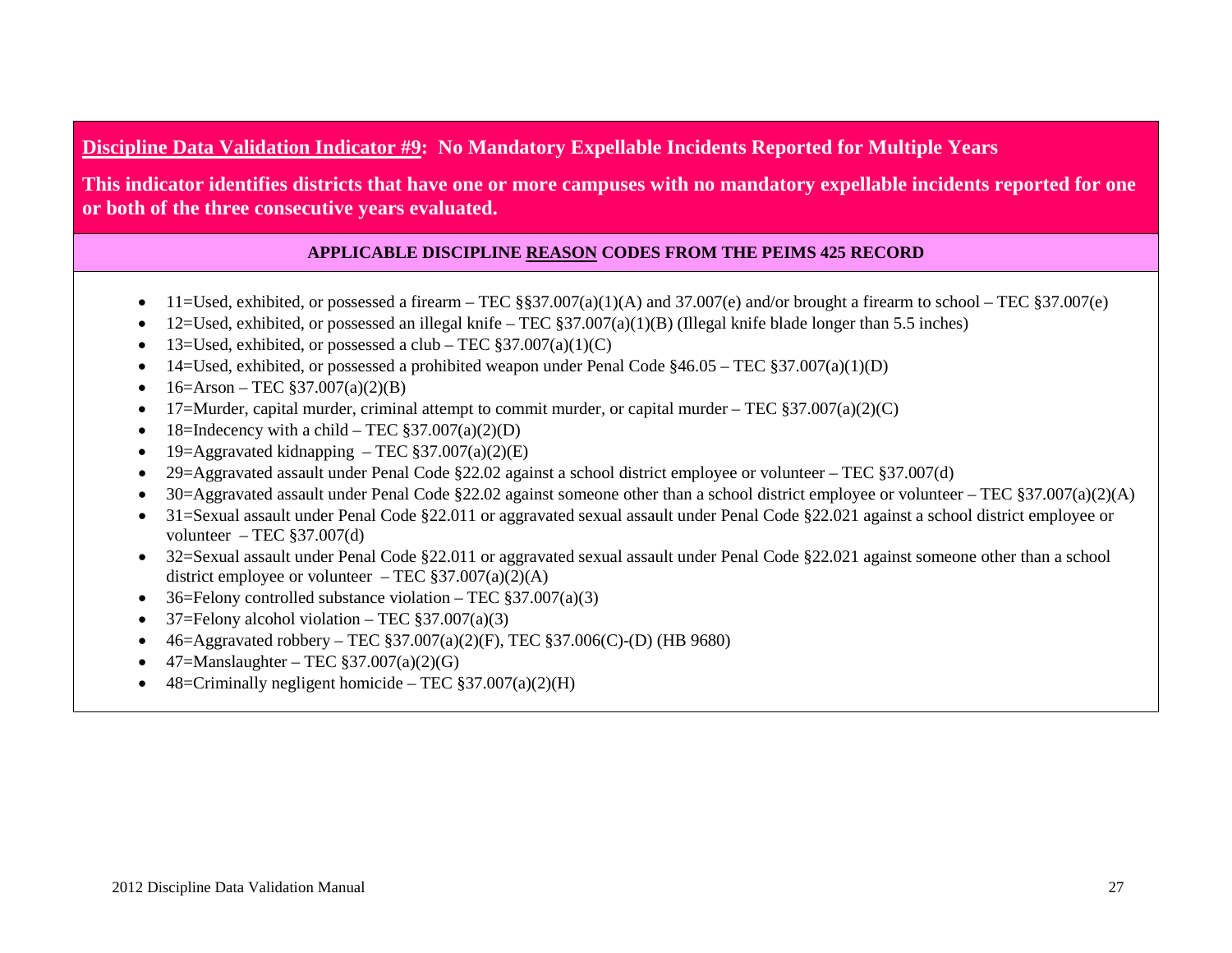#### **NOTES**

- Charters are **not** included in this indicator.
- Campuses where the highest grade level reported in PEIMS for attendance, extended year, or leavers is Early Education (EE), Pre-Kindergarten (PK), or Kindergarten (KG) are **not** included in this indicator.
- Only campuses with enrollment equal or greater than 30 students in one or both of the three consecutive years evaluated (2008-2009 to 2010-2011 schools years and/or 2009-2010 to 2011-2012 school years) are included.
- Only regular instructional campuses are included.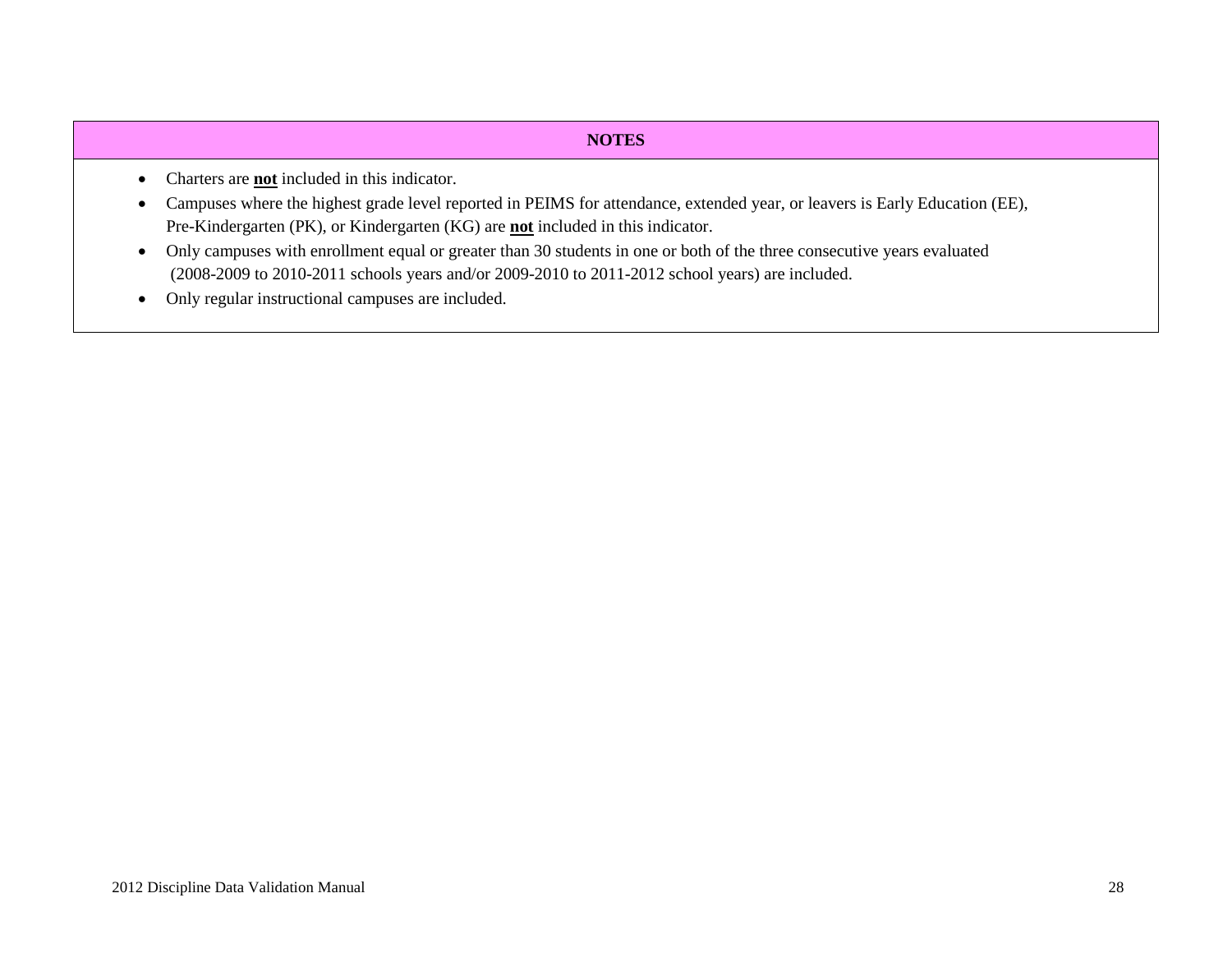## Section III:

# Appendix

2012 Discipline Data Validation Manual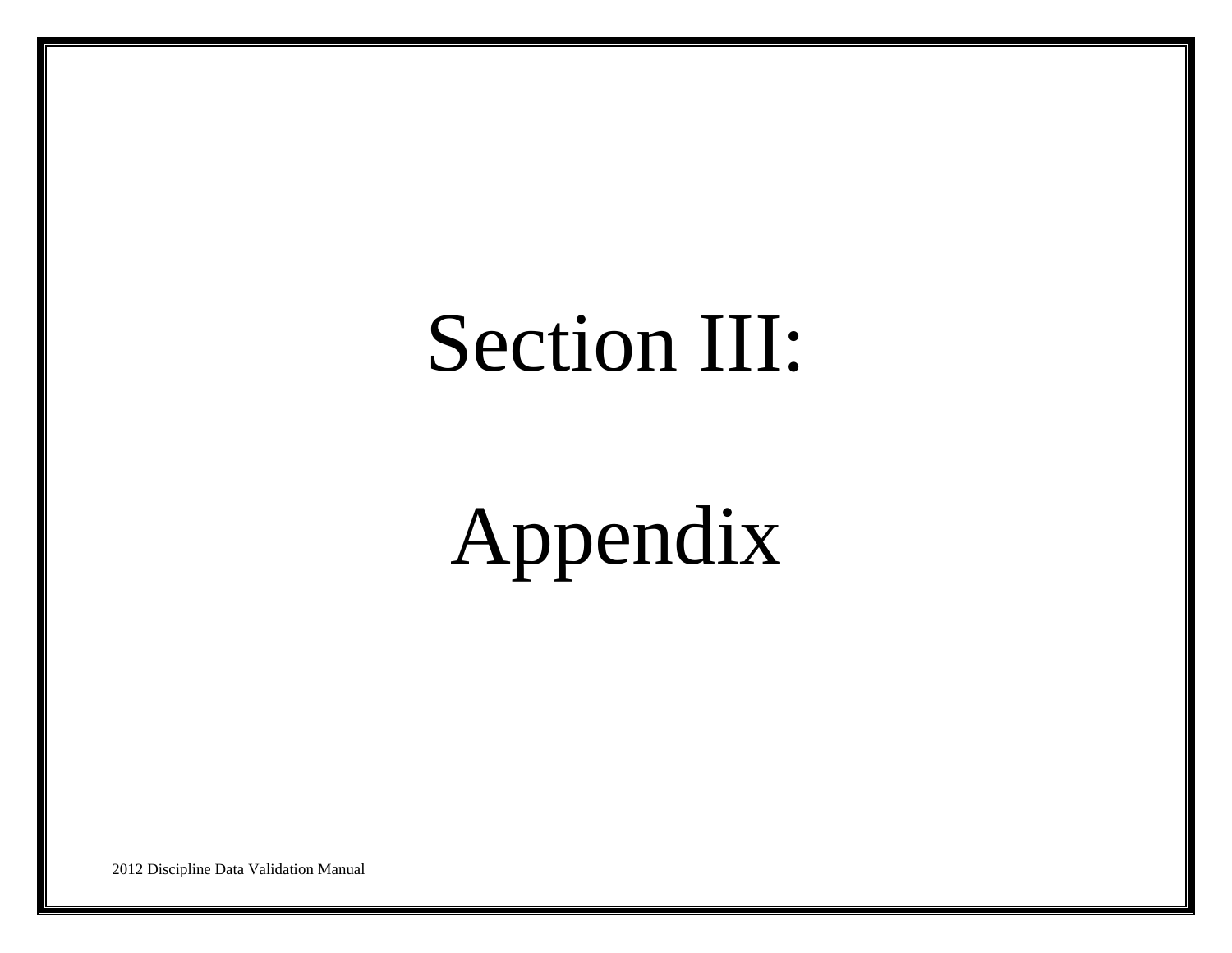*This Page Intentionally Left Blank*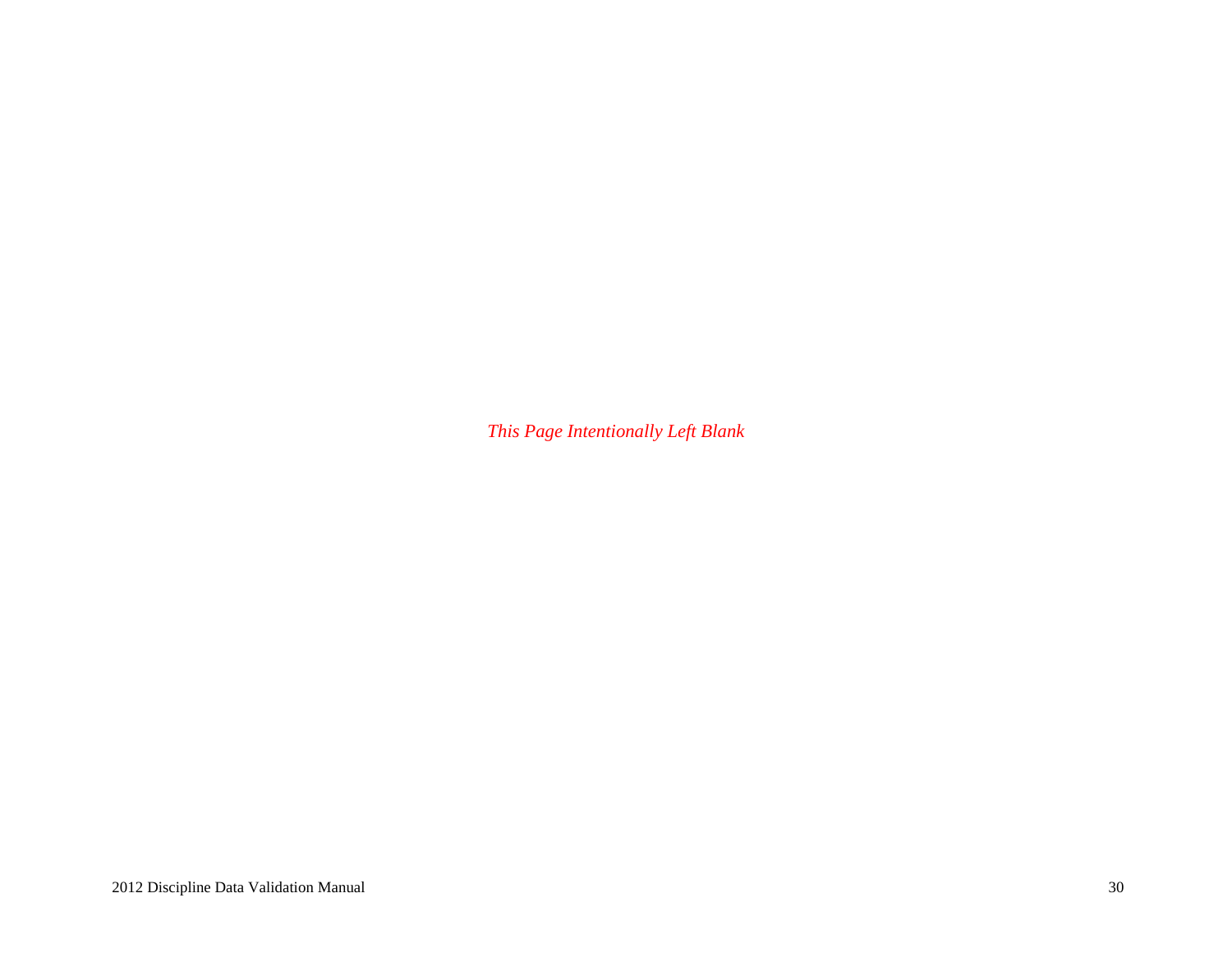### **Appendix A: ESC Performance-Based Monitoring Contacts**

Latest updates to the ESC Performance Based Monitoring Contacts can be found at [http://mansfield.tea.state.tx.us/tea.askted.web/Forms/Home.aspx,](http://mansfield.tea.state.tx.us/tea.askted.web/Forms/Home.aspx) using the Search RESCs function.

| <b>Full Name</b>       | <b>Region</b>  | <b>City</b>           | <b>Phone</b>            | <b>Email Address</b>      |
|------------------------|----------------|-----------------------|-------------------------|---------------------------|
| <b>TINA MCINTYRE</b>   |                | <b>EDINBURG</b>       | $(956)$ 984-6027        | tmcintyre@esc1.net        |
| DR SONIA A PEREZ       | $\mathbf{2}$   | <b>CORPUS CHRISTI</b> | $(361) 561 - 8407$      | sonia.perez@esc2.us       |
| <b>DAN BAEN</b>        | $\overline{2}$ | <b>CORPUS CHRISTI</b> | $(361) 561 - 8415$      | dan.baen@esc2.us          |
| <b>KATHY GRAHAM</b>    | $\overline{3}$ | <b>VICTORIA</b>       | (361) 573-0731 ext:324  | kgraham@esc3.net          |
| <b>PAM SNYDER</b>      | 3              | <b>VICTORIA</b>       | (361) 573-0731 ext:252  | psnyder@esc3.net          |
| <b>SHARON BENKA</b>    | $\overline{4}$ | <b>HOUSTON</b>        | $(713) 744 - 6358$      | sbenka@esc4.net           |
| <b>JERRY KLEKOTTA</b>  | $\overline{4}$ | <b>HOUSTON</b>        | $(713) 744 - 6393$      | gklekotta@esc4.net        |
| <b>SHERRI MCCORD</b>   | $\overline{4}$ | <b>HOUSTON</b>        | $(713) 744 - 6596$      | smccord@esc4.net          |
| <b>MONICA MAHFOUZ</b>  | 5              | <b>BEAUMONT</b>       | $(409)$ 923-5411        | mmahfouz@esc5.net         |
| SANDY CAMMARATA-GARCIA | 6              | <b>HUNTSVILLE</b>     | $(936)$ 435-8235        | sgarcia@esc6.net          |
| <b>JAYNE TAVENNER</b>  | 6              | <b>HUNTSVILLE</b>     | $(936)$ 435-8242        | jtavenner@esc6.net        |
| <b>CAROL WILLIAMS</b>  | 6              | <b>HUNTSVILLE</b>     | $(936)$ 435-8355        | cwilliams@esc6.net        |
| <b>TERESA ANDERSON</b> | 6              | <b>HUNTSVILLE</b>     | $(936)$ 435-8250        | tanderson@esc6.net        |
| <b>SHARON LUSK</b>     | $\tau$         | <b>KILGORE</b>        | $(903)$ 988-6908        | slusk@esc7.net            |
| <b>KARLA COKER</b>     | 8              | <b>MT PLEASANT</b>    | (903) 572-8551 ext:2731 | kcoker@reg8.net           |
| PAM ALBRITTON          | 8              | MT PLEASANT           | (903) 572-8551 ext:2762 | palbritton@reg8.net       |
| <b>MICKI WESLEY</b>    | 9              | <b>WICHITA FALLS</b>  | (940) 322-6928 ext:370  | micki.wesley@esc9.net     |
| <b>DARREN FRANCIS</b>  | 9              | <b>WICHITA FALLS</b>  | (940) 322-6928 ext:302  | darren.francis@esc9.net   |
| <b>JILL LANDRUM</b>    | 9              | <b>WICHITA FALLS</b>  | $(940)$ 322-6928        | jill.landrum@esc9.net     |
| <b>JEAN ASHTON</b>     | 9              | <b>WICHITA FALLS</b>  | $(940)$ 322-6928        | jean.ashton@esc9.net      |
| <b>WES PIERCE</b>      | 9              | <b>WICHITA FALLS</b>  | $(940)$ 322-6928        | wes.pierce@esc9.net       |
| DR GLORIA KEY          | 10             | <b>RICHARDSON</b>     | $(972)$ 348-1536        | gloria.key@region10.org   |
| <b>JAN MOBERLEY</b>    | 10             | <b>RICHARDSON</b>     | $(972)$ 348-1426        | jan.moberley@region10.org |
| KATHY WRIGHT-CHAPMAN   | 11             | FORT WORTH            | $(817) 740 - 7546$      | KWC@esc11.net             |
| <b>CARIE DOWNES</b>    | 12             | <b>WACO</b>           | $(254) 297 - 1252$      | cdownes@esc12.net         |

2012 Discipline Data Validation Manual 31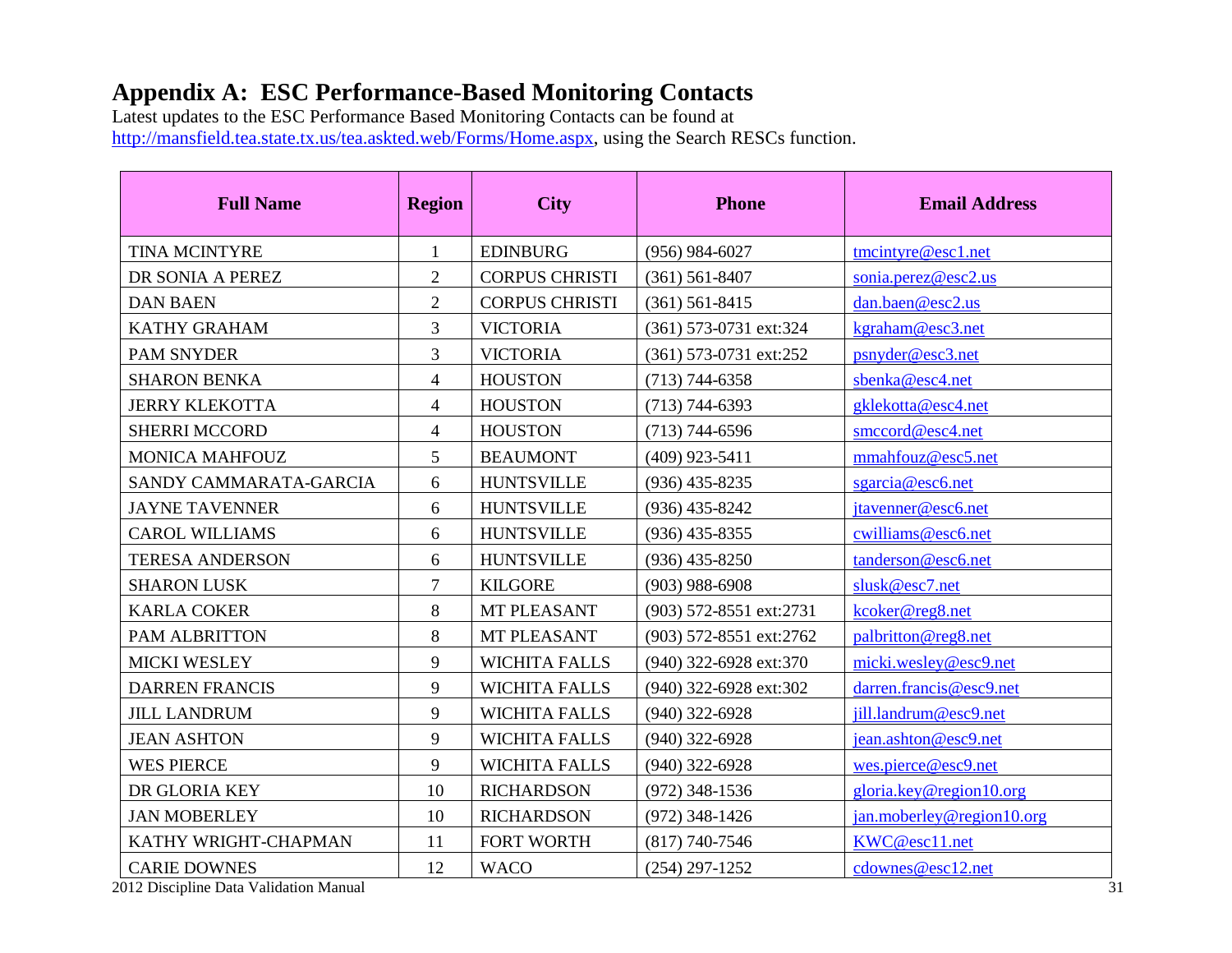| <b>Full Name</b>         | <b>Region</b> | <b>City</b>        | <b>Phone</b>            | <b>Email Address</b>           |
|--------------------------|---------------|--------------------|-------------------------|--------------------------------|
| <b>STEPHANIE KUCERA</b>  | 12            | <b>WACO</b>        | $(254)$ 297-1154        | skucera@esc12.net              |
| <b>CHRISTINE HOLECEK</b> | 12            | <b>WACO</b>        | $(254)$ 297-1284        | cholecek@esc12.net             |
| <b>CRAIG HENDERSON</b>   | 13            | <b>AUSTIN</b>      | $(512)$ 919-5390        | craig.henderson@esc13.txed.net |
| <b>LAURA ABBOTT</b>      | 13            | <b>AUSTIN</b>      | $(512)$ 919-5207        | laura.abbott@esc13.txed.net    |
| <b>EMILIA MORENO</b>     | 14            | <b>ABILENE</b>     | $(325)$ 675-8644        | emoreno@esc14.net              |
| <b>TAMARA MCGAUGHEY</b>  | 14            | <b>ABILENE</b>     | $(325)$ 675-8616        | $t$ mcgaughey@esc14.net        |
| <b>LAURA STRUBE</b>      | 15            | <b>SAN ANGELO</b>  | (325) 658-6571 ext:4065 | laura.strube@netxv.net         |
| <b>SHIRLEY CLARK</b>     | 16            | <b>AMARILLO</b>    | $(806)$ 677-5130        | shirley.clark@esc16.net        |
| <b>JENNIFER DE LEON</b>  | 17            | <b>LUBBOCK</b>     | $(806)$ 281-5889        | jdeleon@esc17.net              |
| <b>JOHN PETREE</b>       | 18            | <b>MIDLAND</b>     | $(432)$ 561-4385        | jpetree@esc18.net              |
| <b>KAYE ORR</b>          | 18            | <b>MIDLAND</b>     | (432) 567-3244          | kayeorr@esc18.net              |
| <b>KELLI CRAIN</b>       | 18            | <b>MIDLAND</b>     | $(432) 567 - 3273$      | kcrain@ESC18.NET               |
| <b>JAMYE SWINFORD</b>    | 18            | <b>MIDLAND</b>     | (432) 561-4350          | jswinfor@esc18.net             |
| LEE LENTZ-EDWARDS        | 18            | <b>MIDLAND</b>     | $(432) 563 - 2380$      | llentz@esc18.net               |
| <b>DENISE RIVES</b>      | 18            | <b>MIDLAND</b>     | $(432)$ 567-3259        | drives@esc18.net               |
| <b>INDHIRA SALAZAR</b>   | 18            | <b>MIDLAND</b>     | (432) 567-3275          | isalazar@esc18.net             |
| <b>ANTHONY FRAGA</b>     | 19            | <b>EL PASO</b>     | $(915) 780 - 6553$      | afraga@esc19.net               |
| <b>REBECCA ONTIVEROS</b> | 19            | <b>EL PASO</b>     | $(915) 780 - 5093$      | rontiveros@esc19.net           |
| <b>DAWN WHITE</b>        | 20            | <b>SAN ANTONIO</b> | $(210)$ 370-5402        | dawn.white@esc20.net           |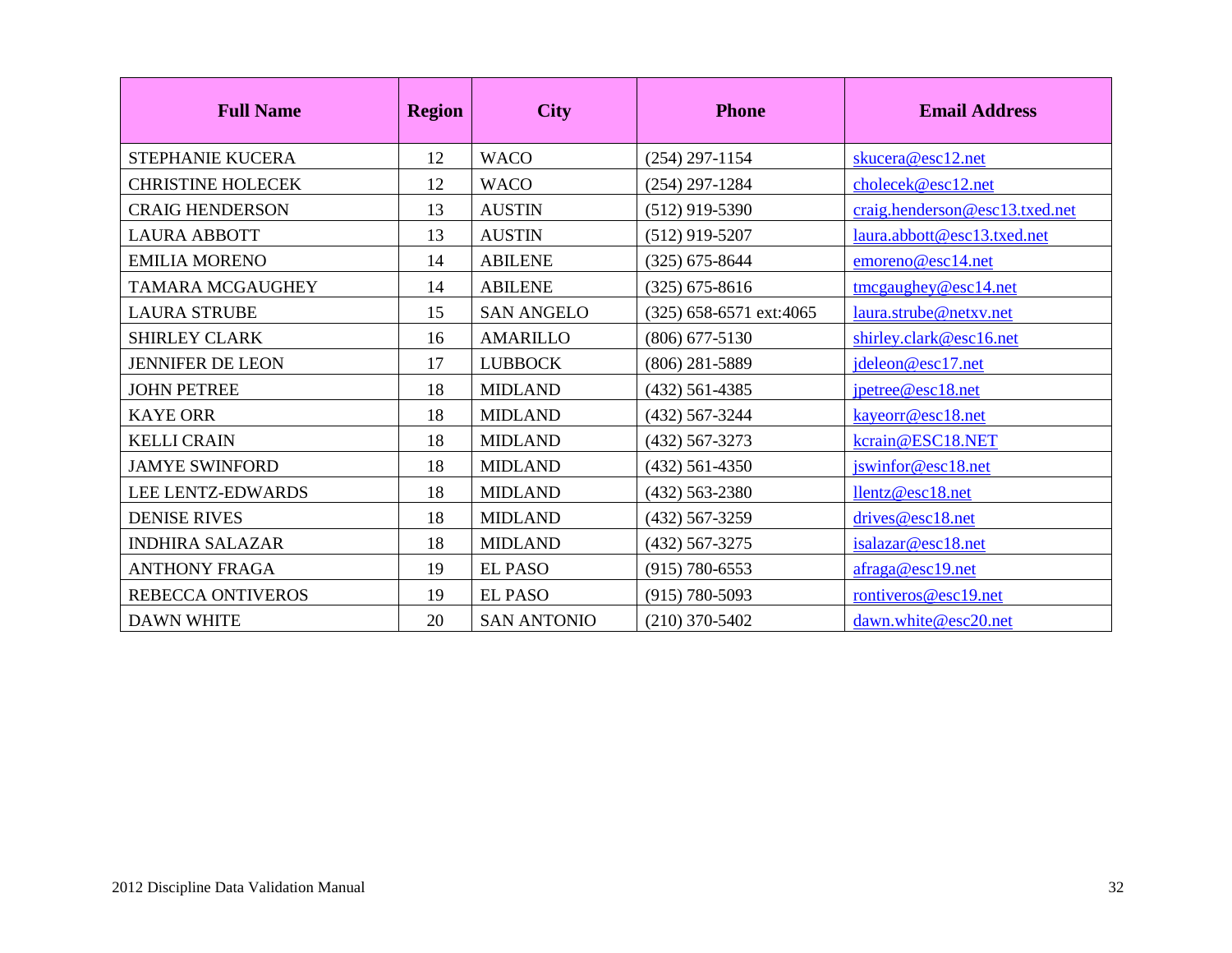### **Section IV: Comments and Questions**

| <b>COMMENTS AND QUESTIONS:</b>                                                                                                                                                                                                                                                                                                                                                                                                                                                                                                            |                                                                                                                                              |  |  |  |  |
|-------------------------------------------------------------------------------------------------------------------------------------------------------------------------------------------------------------------------------------------------------------------------------------------------------------------------------------------------------------------------------------------------------------------------------------------------------------------------------------------------------------------------------------------|----------------------------------------------------------------------------------------------------------------------------------------------|--|--|--|--|
| Questions about the 2012 Discipline Data Validation <i>Indicators</i><br>should be addressed to:                                                                                                                                                                                                                                                                                                                                                                                                                                          | Questions about <i>Interventions</i> , including ISAM inquiries should<br>be addressed to:                                                   |  |  |  |  |
| <b>Performance-Based Monitoring</b><br>$(512)$ 936-6426<br><b>Phone:</b><br><b>Email:</b><br>pbm@tea.state.tx.us                                                                                                                                                                                                                                                                                                                                                                                                                          | <b>Division of Program Monitoring and Interventions</b><br>$(512)$ 463-5226<br><b>Phone:</b><br><b>Email:</b><br>PMIdivision@tea.state.tx.us |  |  |  |  |
| <b>Comments on the 2012 Discipline Data Validation Indicators:</b>                                                                                                                                                                                                                                                                                                                                                                                                                                                                        |                                                                                                                                              |  |  |  |  |
| Comments on the 2012 Discipline Data Validation Indicators are welcome and will assist the agency in its evaluation and future development<br>efforts. Comments may be submitted to Rachel Harrington, Director, Performance-Based Monitoring, Texas Education Agency, 1701<br>North Congress Avenue, Austin, Texas 78701-1494 or sent via e-mail to phm@tea.state.tx.us. Comments should be provided no later than<br>March 15, 2013, in order to allow sufficient time for consideration in the 2013 data validation development cycle. |                                                                                                                                              |  |  |  |  |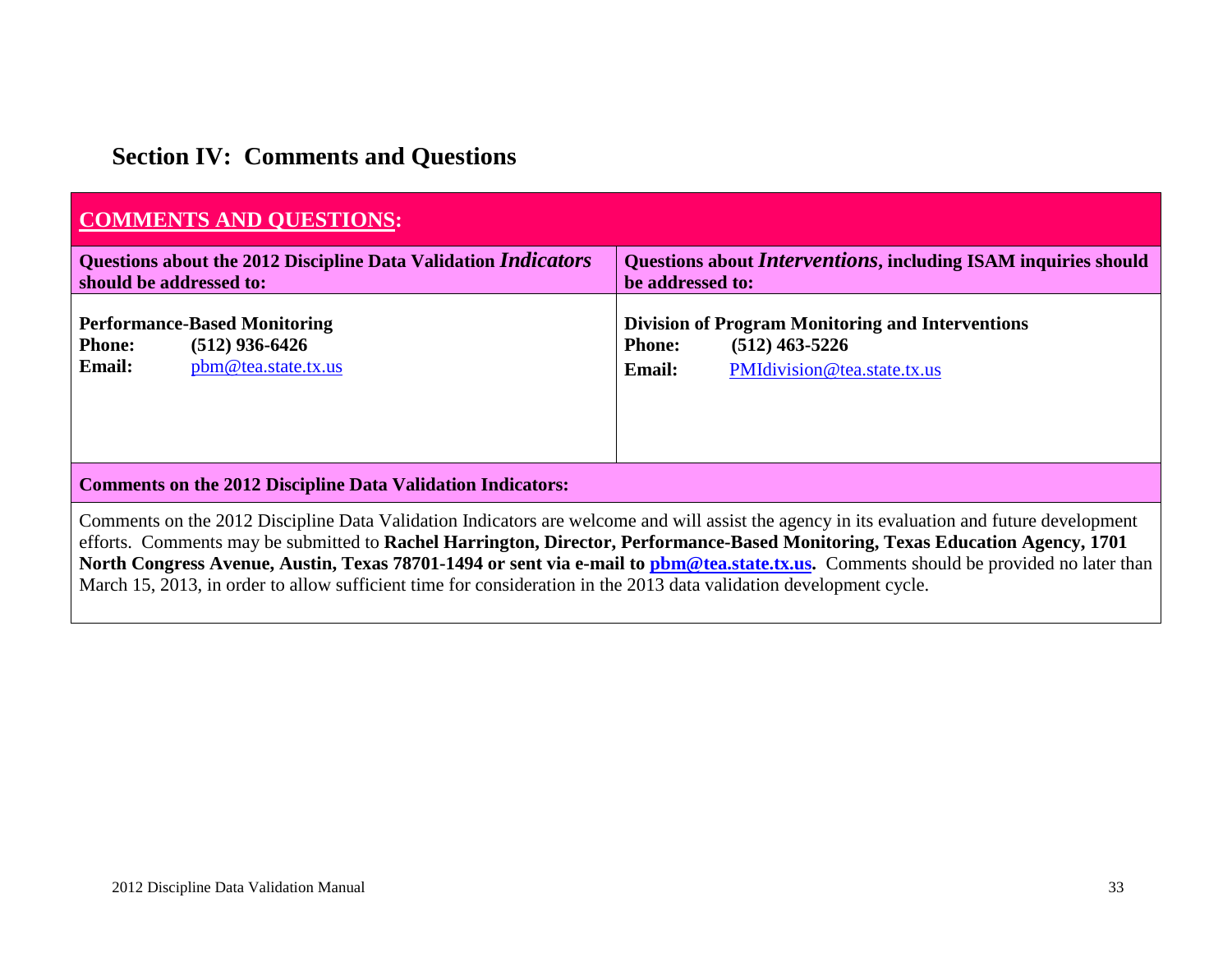*This Page Intentionally Left Blank*